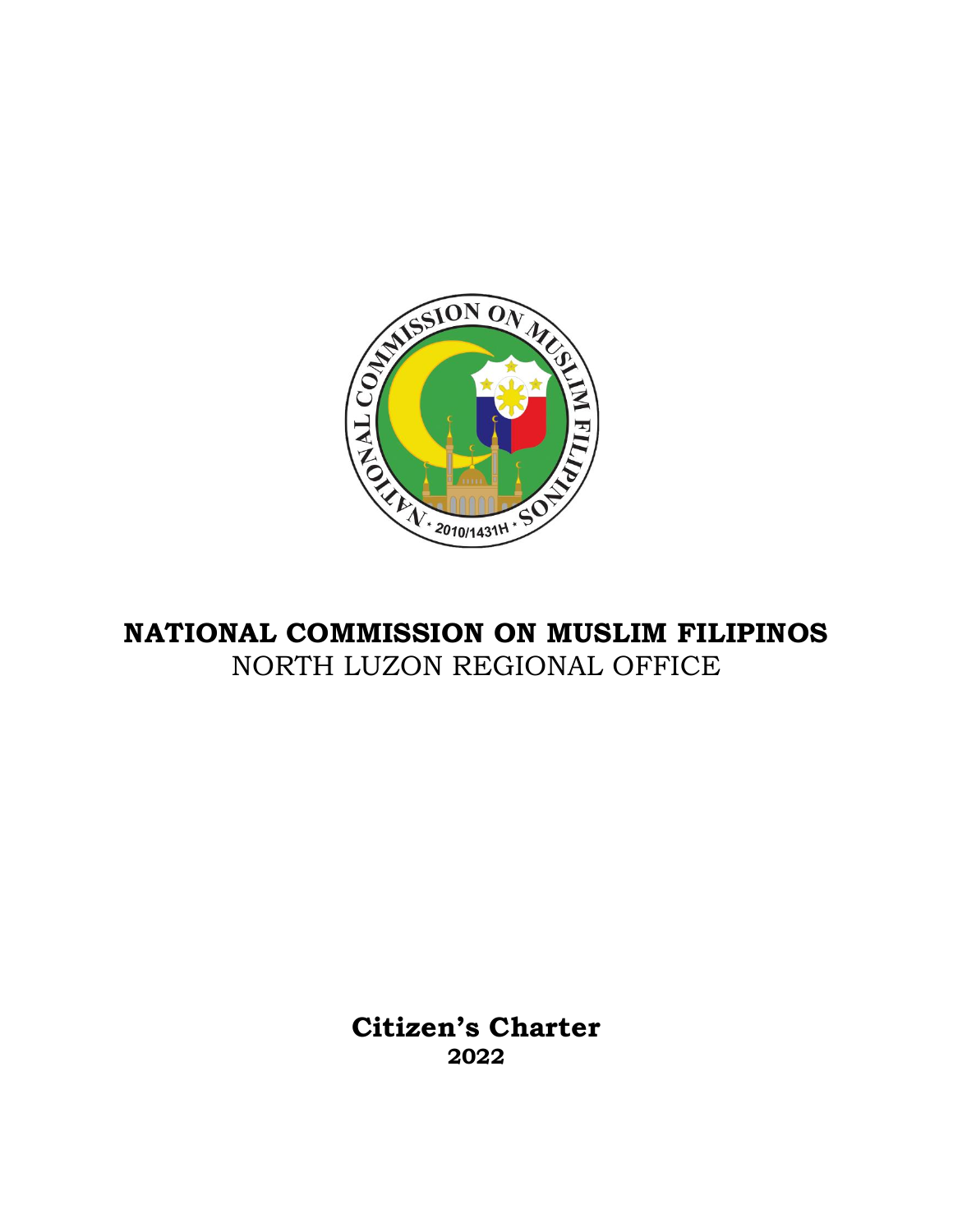

### **MANDATE**

The National Commission on Muslim Filipinos is mandated to preserve and develop the culture, tradition, institution, and well-being of Muslim Filipinos, in conformity with the country's laws and in consonance with national unity and development

### **VISION**

Progressive, caring and peaceful Muslim Filipino communities living harmoniously with all stakeholders

# **MISSION**

A premier Government agency committed and competent to promote the wellbeing of Muslim Filipinos

# **NCMF QUALITY POLICY**

We, at the National Commission on Muslim Filipinos, are committed to perform with the highest quality of service the mandate of the Commission in improving the well-being of Muslim Filipinos.

To achieve this, we shall:

- Adhere to the country's laws and other legal issuances and with due consideration to the cultural sensitivity of the stakeholders in the delivery of service.
- Ensure timely and responsive delivery of services for the satisfaction of customers, clients, and partner organizations.
- Strive to continually improve the effectiveness of the Quality Management System so that every Muslim Filipino and Relevant Interested Party shall be served fairly and justly.

# *Trabaho ko, Ibadah ko!*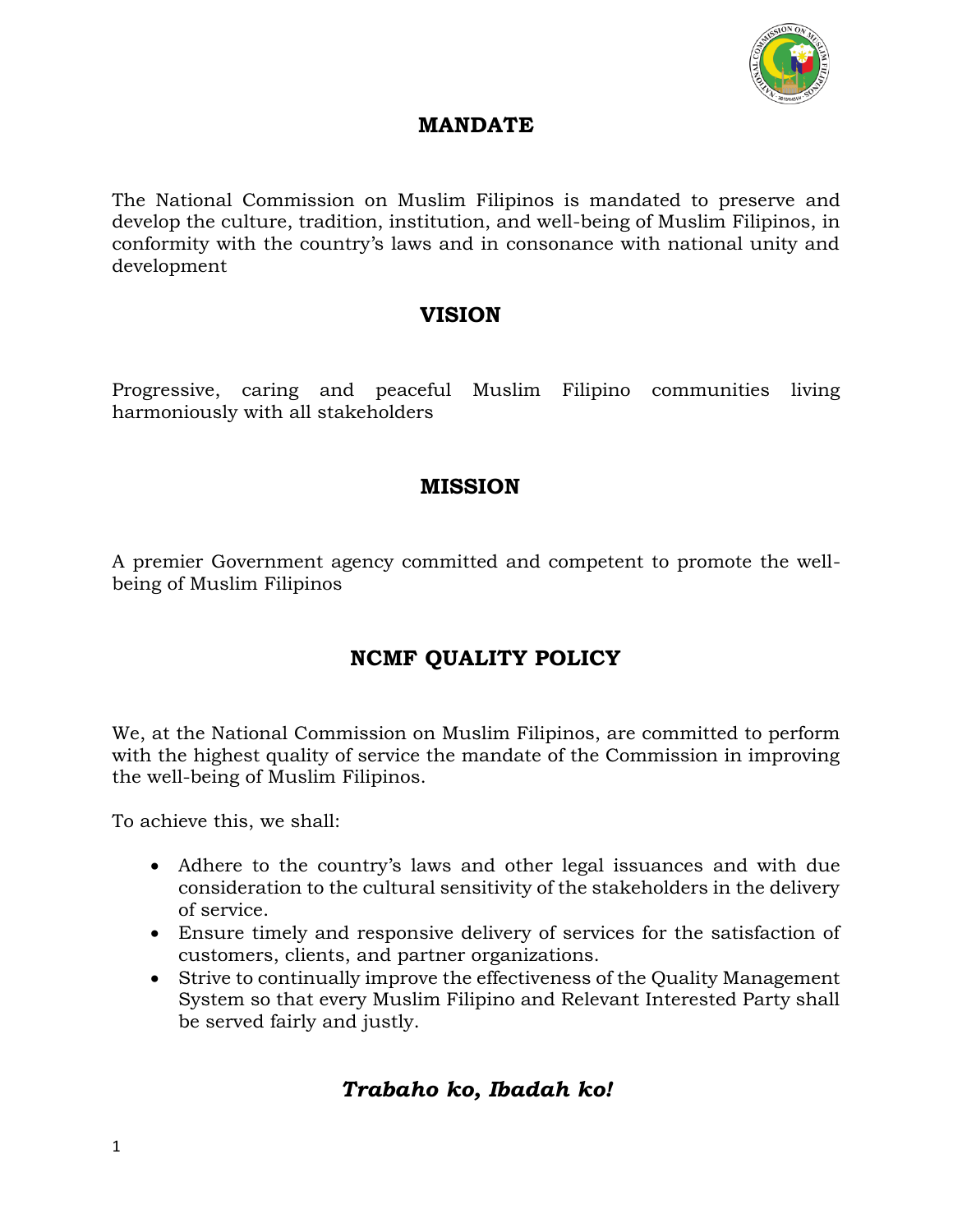

# **PUBLIC INFORMATION AND ASSISTANCE DESK (PIAD)**

NCMF-PIAD offers the following:

- 1. Application/ Request for Frontline Services
- 2. Queries on NCMF programs and other services
- 3. Referrals
- 4. Request for action taken on application/ request
- 5. Technical assistance
- 6. Complaint/s

#### PIAD opens at 8:00 AM until 5:00 PM **NO NOON BREAK**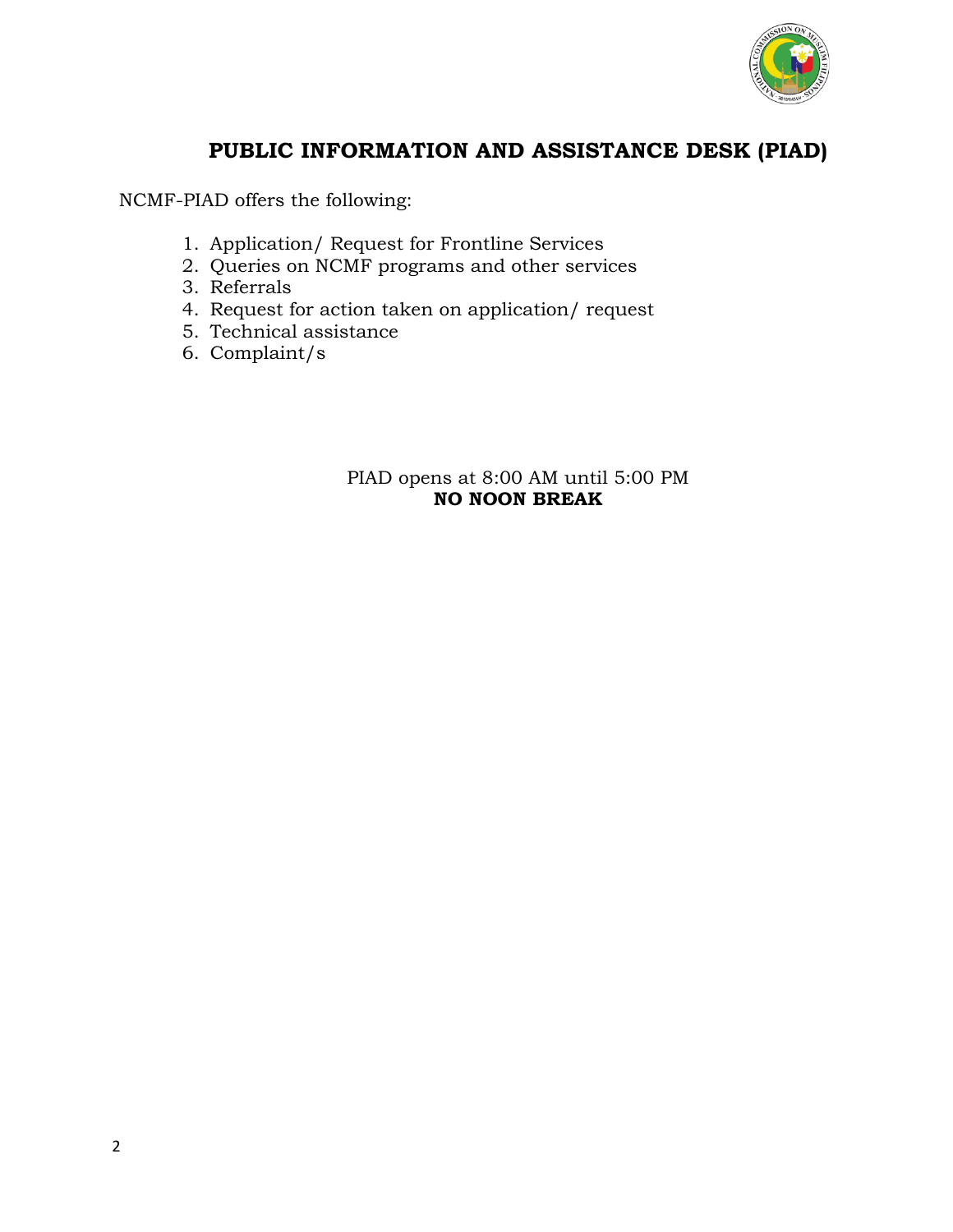

# **LIST OF SERVICES**

### **NCMF NORTH LUZON REGIONAL OFFICE SERVICES**

- Legal Assistance
- Issuance of Certificate of Tribal Membership (CTM)
- Verification of Certificate of Conversion to Islam
- Endorsement for Registration of Mosques/ Cultural Centers, and Muslim Endorsement for the Creation of Organizations or Associations
- Endorsement for Registration of Madrasah
- Endorsement of Solemnizing Officer for Registration with Philippine Statistic Authority
- Translation of Arabic Documents or English or Filipino
- Application and Registration for Hajj

#### **FEEDBACK AND REDRESS MECHANISM**

You can give your feedback or complaints through the following:

- 1. Accomplish our FEEDBACK FORM available at the NCMF North Luzon PUBLIC INFORMATION AND ASSISTANCE DESK (PIAD) and drop it in the Suggestion Box;
- 2. Directly email us at [northluzon@ncmf.gov.ph](mailto:northluzon@ncmf.gov.ph)
- 3. Send us a private message through our Facebook page NCMF North Luzon.
- 4. Call us via our hotline. (074) 6200122; and/or
- 5. Talk to our Officer-of-the-day at the PIAD.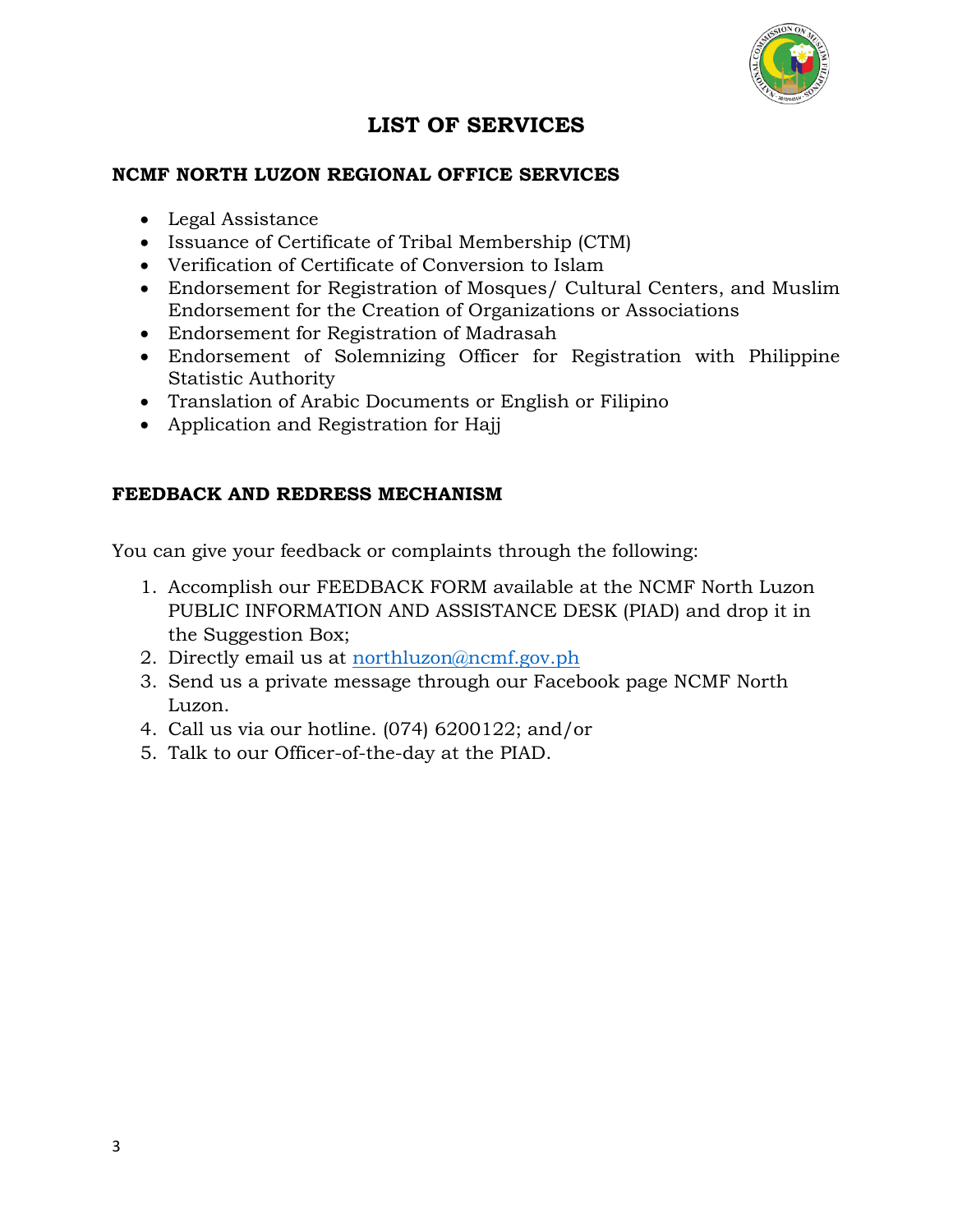

# **NCMF NORTH LUZON SERVICES**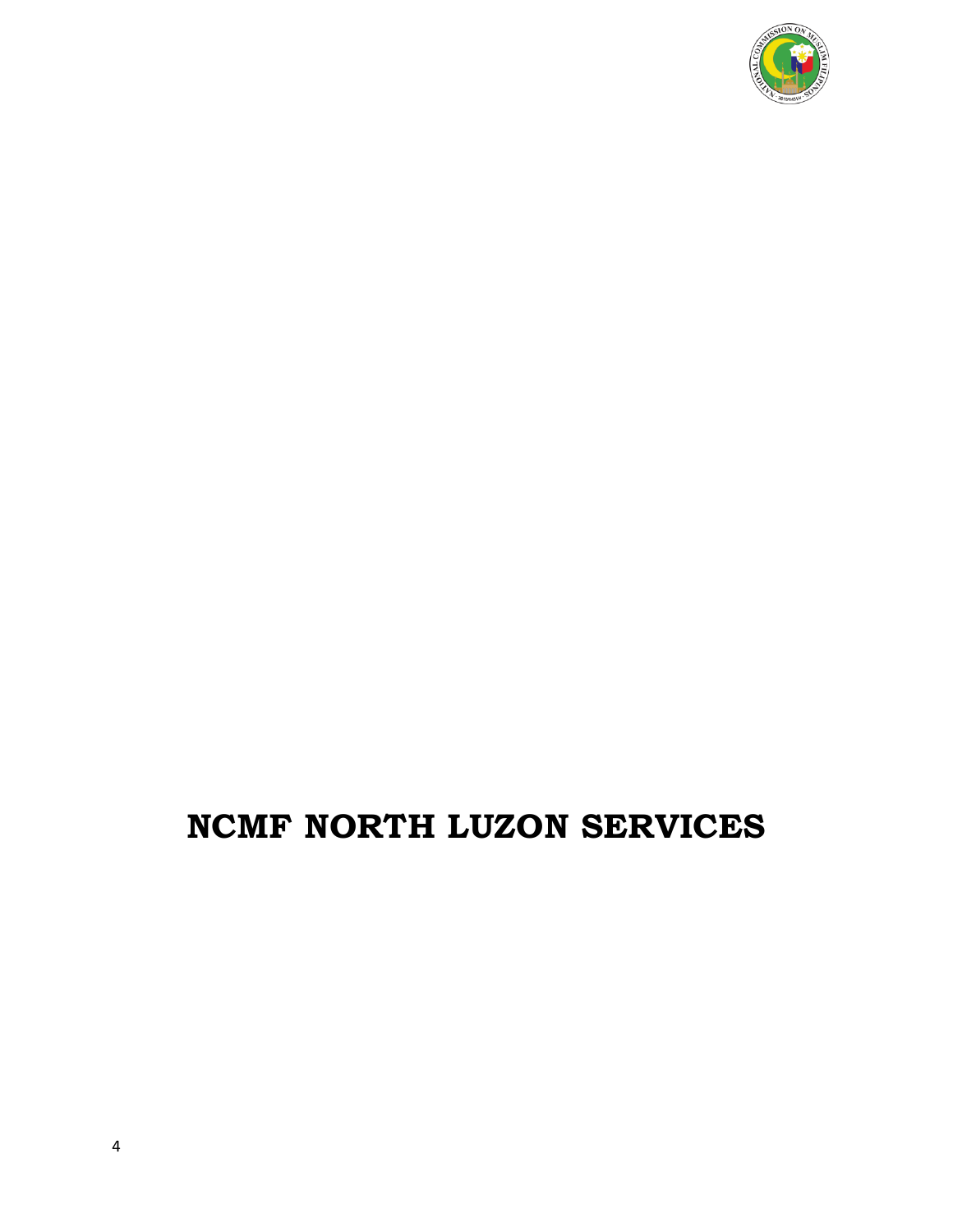

### **1. LEGAL ASSISTANCE**

Upon request, the NCMF North Luzon provides legal advice, issues legal forms and documents such as affidavits and certificates, and offers other legal assistance to requesting party or his or her authorized representative.

| Division:              | Legal Division (LD)                                    |
|------------------------|--------------------------------------------------------|
| <b>Classification:</b> | 'Highly Technical                                      |
| <b>Type</b>            | of G2C- Government to Citizen                          |
| transaction:           |                                                        |
| Who may avail:         | Any Muslim Filipino requesting for legal advice and/or |
|                        | legal documents                                        |

| <b>Checklist of Requirements</b>                                                                                                                                                                                                                                                                                                                                                                          | <b>Where to Secure</b>                                                        |
|-----------------------------------------------------------------------------------------------------------------------------------------------------------------------------------------------------------------------------------------------------------------------------------------------------------------------------------------------------------------------------------------------------------|-------------------------------------------------------------------------------|
| 1. Legal Assistance Form                                                                                                                                                                                                                                                                                                                                                                                  | Action Officer/LD Staff                                                       |
| 2. At least one (1) valid ID Card of the<br>requesting party, which may be any of the<br>following:<br>• National ID<br>e-Card / UMID<br>Employee's ID / Office Id<br>Driver's License<br>Professional<br>Regulation<br>Commission (PRC) ID<br>Passport<br>Senior Citizen ID<br>SSS ID<br>COMELEC / Voter's ID<br><b>COMELEC</b> Registration Form<br>Philippine Identification (PhilID)<br>NBI Clearance | Government<br>agencies,<br>private companies and<br>institutions issuing such |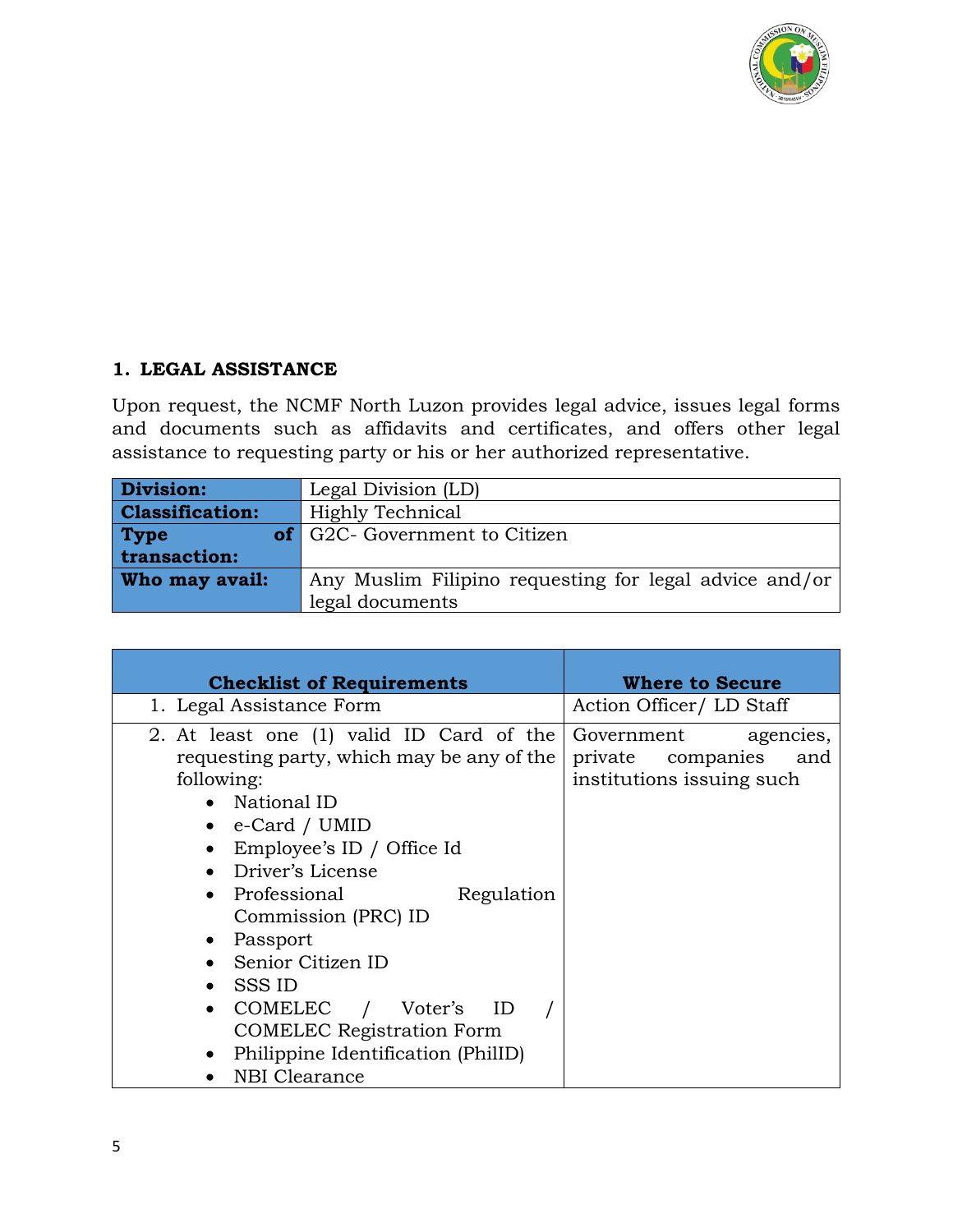

| Integrated Bar of the Philippines<br>$(IBP)$ ID |  |
|-------------------------------------------------|--|
| Firearms License                                |  |
|                                                 |  |
| <b>AFPSLAI ID</b>                               |  |
| PVAO ID                                         |  |
| AFP Beneficiary ID                              |  |
| BIR (TIN)                                       |  |
| Pag-ibig ID                                     |  |
| Person's With Disability (PWD) ID               |  |
| Solo Parent ID                                  |  |
| Pantawid Pamilya Pilipino Program<br>$\bullet$  |  |
| (4Ps) ID                                        |  |
| Alien Certificate of Registration               |  |
| Identity Card (ACR I-CARD)                      |  |
| CSC Eligibility Card<br>$\bullet$               |  |
| Barangay ID                                     |  |
| Philippine Postal ID                            |  |
| Phil-health ID                                  |  |
| School ID                                       |  |
| Other valid government-issued IDs               |  |

# **A. For legal advice**

| <b>CLIENT STEPS</b>                                                              | <b>NCMF ACTIONS</b>                                                           | <b>FEES</b><br><b>TO</b><br><b>BE</b><br><b>PAID</b> | <b>PROCESSING</b><br><b>TIME</b> | <b>PERSON</b><br><b>RESPONSIBLE</b> |
|----------------------------------------------------------------------------------|-------------------------------------------------------------------------------|------------------------------------------------------|----------------------------------|-------------------------------------|
| 1. Register<br>Public<br>the<br>Information<br>and<br>Assistance<br>Desk (PIAD). | at   1. Register the client<br>in the Visitor's<br>Logbook.                   | None                                                 | 3 minutes                        | <b>PIAD</b>                         |
| 2. Fill out and<br>submit duly<br>accomplished<br>Legal<br>Assistance<br>Form.   | 2.1<br>Receive<br>the<br>duly<br>accomplished<br>Legal<br>Assistance<br>Form. | None                                                 | 5 minutes                        | LD Staff                            |
|                                                                                  | 2.2 Preliminarily<br>the<br>assess<br>completeness<br>of<br>the               |                                                      |                                  |                                     |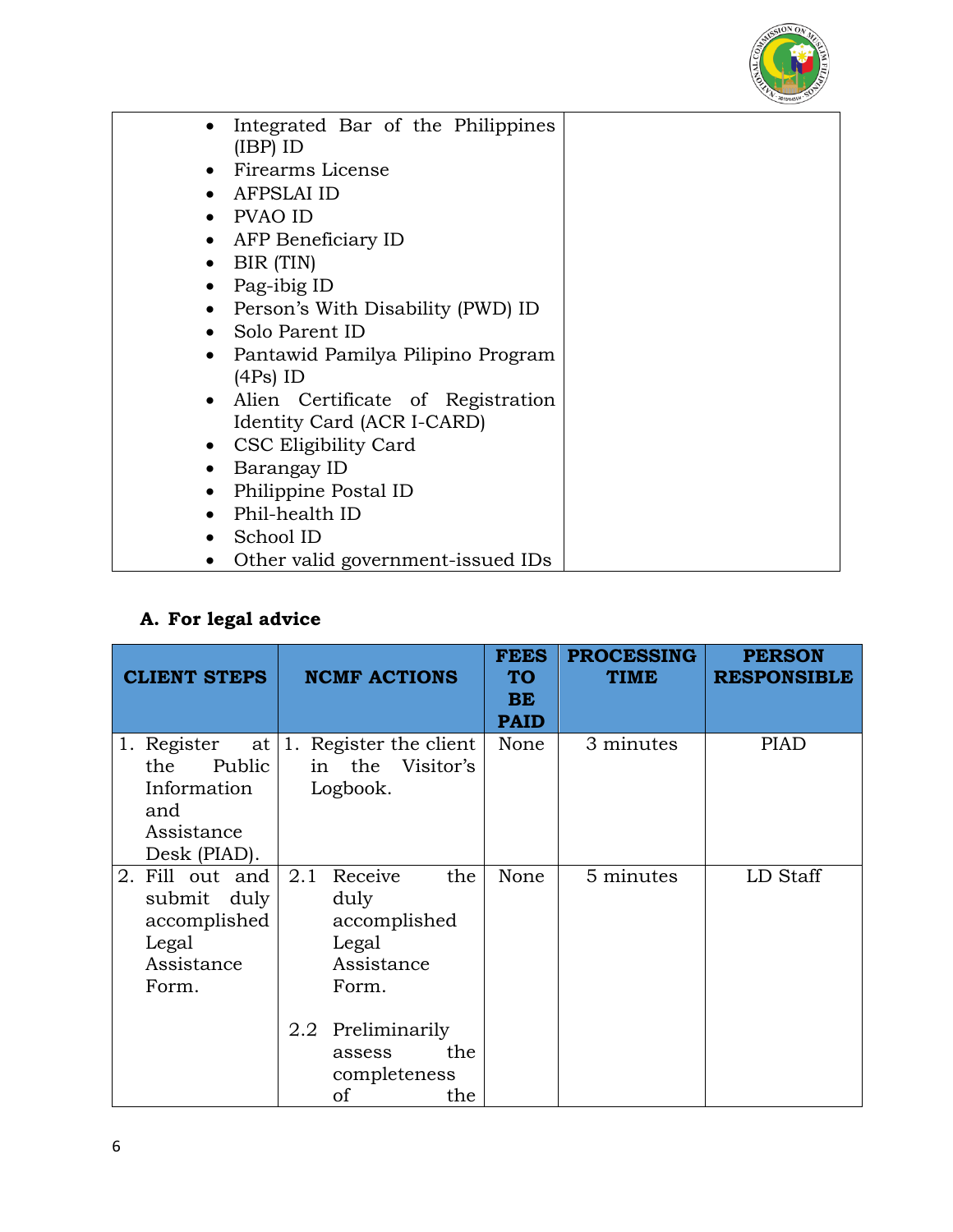

|                                                                                                              | requirements<br>and inform the<br>requesting<br>party in case of<br>deficiency.                                                                                                                                                                     |      |                                                                                                                                      |                        |
|--------------------------------------------------------------------------------------------------------------|-----------------------------------------------------------------------------------------------------------------------------------------------------------------------------------------------------------------------------------------------------|------|--------------------------------------------------------------------------------------------------------------------------------------|------------------------|
| 3. Wait at the $\vert 3.1$ Interview<br>designated<br>waiting area<br>until<br>your<br>is<br>name<br>called. | the<br>requesting party<br>for<br>the<br>evaluation<br>of<br>his/her<br>legal<br>concern.<br>3.2 Give legal advice<br>based on the<br>evaluation.<br>3.3 Issue a written<br>legal advice in<br>the<br>case<br>requesting party<br>requests for one. | None | 10<br>30<br>to<br>mins., or<br>as<br>be<br>may<br>necessary<br>(Depends)<br>the<br>upon<br>complexity of<br>the<br>legal<br>concern) | Attorney of the<br>Day |

# **B. For issuance of legal forms and documents**

| <b>CLIENT STEPS</b>                                                              | <b>NCMF ACTIONS</b>                                                                                                 | <b>FEES</b><br><b>TO BE</b><br><b>PAID</b> | <b>PROCESSING</b><br><b>TIME</b> | <b>PERSON</b><br><b>RESPONSIBLE</b> |
|----------------------------------------------------------------------------------|---------------------------------------------------------------------------------------------------------------------|--------------------------------------------|----------------------------------|-------------------------------------|
| 1. Register at the<br>Public<br>Information<br>and<br>Assistance<br>Desk (PIAD). | 1. Register<br>the<br>client<br>the<br>in<br>Visitor's<br>Logbook.                                                  | None                                       | 3 minutes                        | <b>PIAD</b>                         |
| 2. Fill out and<br>submit<br>duly<br>accomplished<br>Legal Assistance<br>Form.   | 2.1<br>Receive<br>the<br>duly<br>accomplished<br>Legal<br>Assistance<br>Form.<br>2.2 Preliminarily<br>the<br>assess | None                                       | 5 minutes                        | LD Staff                            |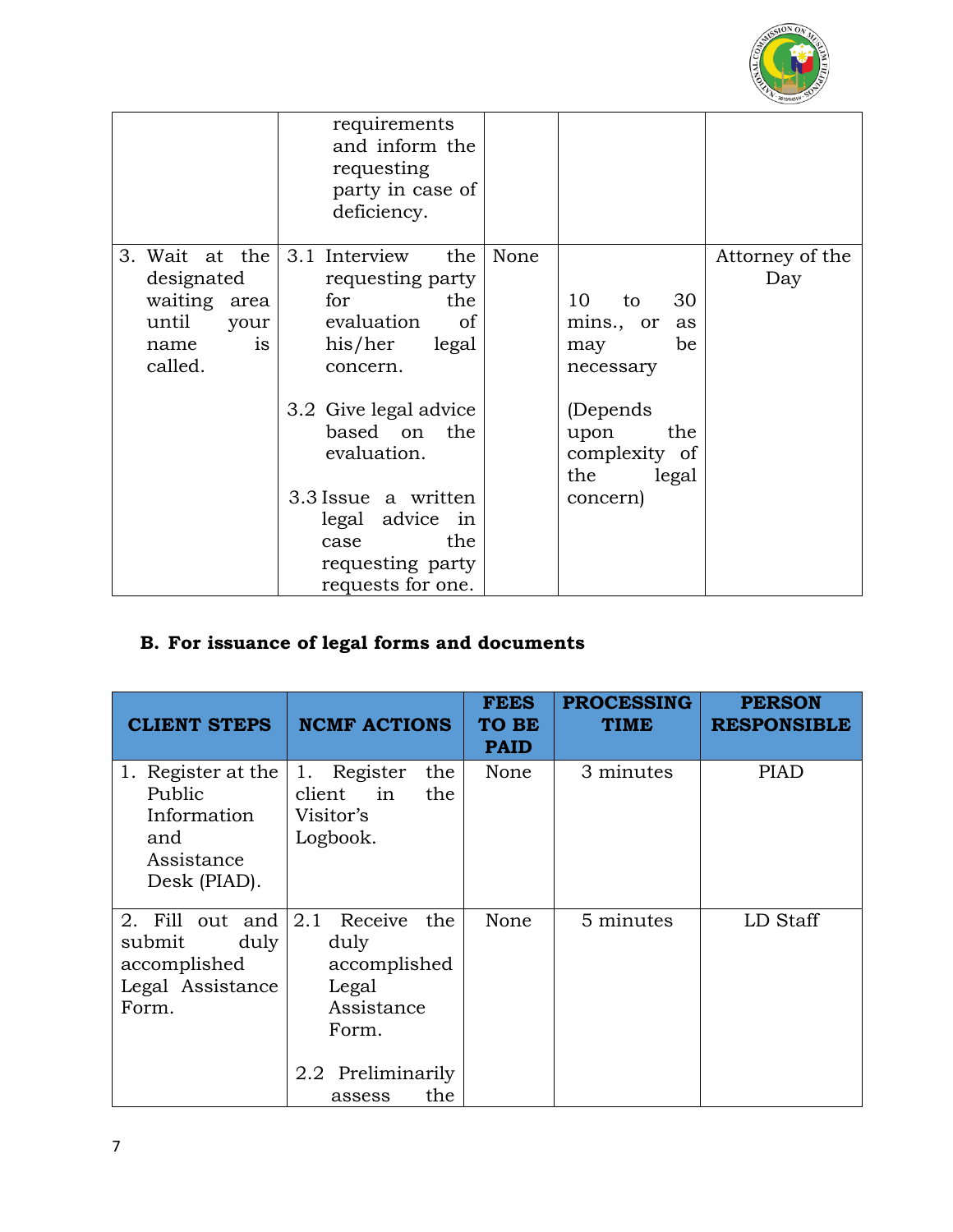

|                                                                                       | completeness<br>of<br>the<br>requirements<br>and<br>inform<br>the<br>requesting<br>party in case<br>of deficiency.                                                                                                                                                                      |      |                                             |                              |
|---------------------------------------------------------------------------------------|-----------------------------------------------------------------------------------------------------------------------------------------------------------------------------------------------------------------------------------------------------------------------------------------|------|---------------------------------------------|------------------------------|
| Wait at the<br>3.<br>designated<br>waiting are until<br>is<br>your<br>name<br>called. | 3.<br>Prepare the<br>affidavit,<br>certificate,<br>or<br>legal<br>form<br>requested.<br>Supporting<br>documents<br>for<br>the statements or<br>declarations<br>in<br>affidavit/<br>the<br>document<br>are<br>required to be<br>presented, along<br>with the valid<br>proof of identity. | None | 20 to 30 min.,<br>or as may be<br>necessary | Attorney of the<br>Day       |
|                                                                                       | Make<br>and<br>4.<br>keep a copy of<br>the affidavit or<br>document<br>for<br>record-keeping<br>purposes.                                                                                                                                                                               | None | 5 minutes                                   | LD Staff,<br>Records Officer |
| Receive<br>4.<br>the<br>requested<br>when<br>document<br>finished.                    | 5.<br>Release<br>the<br>affidavit/<br>document to the<br>requesting party                                                                                                                                                                                                               | none | 1 minute                                    | LD Staff                     |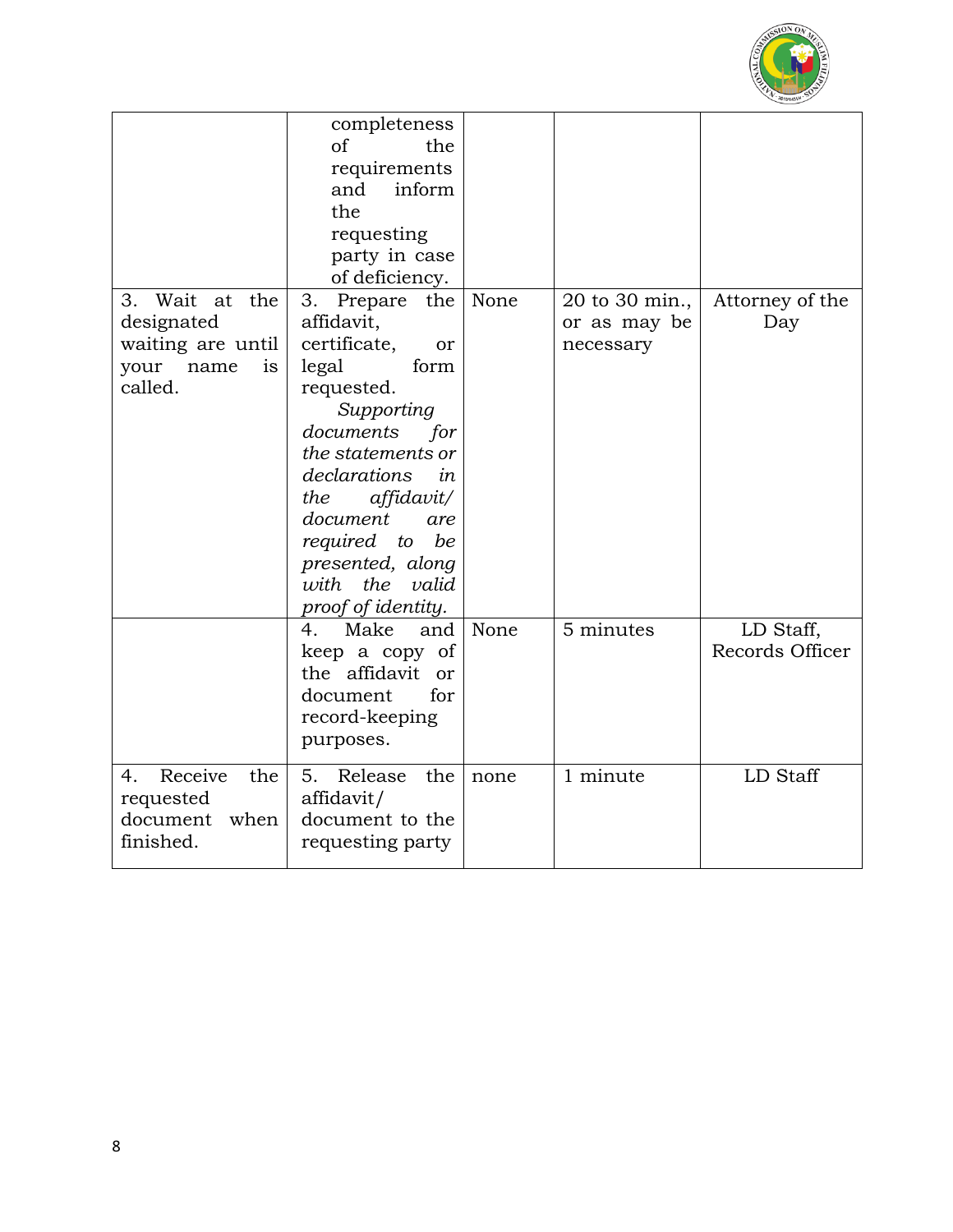

### **2. CERTIFICATE OF TRIBAL MEMBERSHIP**

The issuance of Certificate of Tribal Membership (CTM) is for identification purpose, in support for employment locally and abroad, scholarships, and other purposes it may serve.

| Division:              | Cultural Affairs Division (CAD)                        |  |  |  |
|------------------------|--------------------------------------------------------|--|--|--|
| <b>Classification:</b> | Simple                                                 |  |  |  |
| <b>Type</b>            | <b>of</b> G2C- Government to Citizen                   |  |  |  |
| transaction:           |                                                        |  |  |  |
| Who may avail:         | Any Muslim Filipino who is also a member of the        |  |  |  |
|                        | indigenous group as provided under Indigenous People's |  |  |  |
|                        | Act (RA 8371)                                          |  |  |  |

| <b>Checklist of Requirements</b>                                                                                                                                                                                                                                                                                                                                                                                                                                                                                                                                                                                                                                                               | <b>Where to Secure</b>                                                           |  |
|------------------------------------------------------------------------------------------------------------------------------------------------------------------------------------------------------------------------------------------------------------------------------------------------------------------------------------------------------------------------------------------------------------------------------------------------------------------------------------------------------------------------------------------------------------------------------------------------------------------------------------------------------------------------------------------------|----------------------------------------------------------------------------------|--|
| 1. Application Form                                                                                                                                                                                                                                                                                                                                                                                                                                                                                                                                                                                                                                                                            | Action Officer/ CAD Staff                                                        |  |
| 2. At least one (1) valid ID Card of the<br>requesting party, which may be any of the<br>following:<br>• National ID<br>$\bullet$ e-Card / UMID<br>• Employee's ID / Office Id<br>• Driver's License<br>Professional<br>Regulation<br>Commission (PRC) ID<br>• Passport<br>• Senior Citizen ID<br>SSS ID<br>• COMELEC / Voter's ID<br><b>COMELEC Registration Form</b><br>• Philippine Identification (PhilID)<br>NBI Clearance<br>Integrated Bar of the Philippines<br>$\bullet$<br>$(IBP)$ ID<br>• Firearms License<br>AFPSLAI ID<br>PVAO ID<br>AFP Beneficiary ID<br>$\bullet$<br>BIR (TIN)<br>$\bullet$<br>Pag-ibig ID<br>$\bullet$<br>Person's With Disability (PWD) ID<br>Solo Parent ID | Government<br>agencies,<br>private companies<br>and<br>institutions issuing such |  |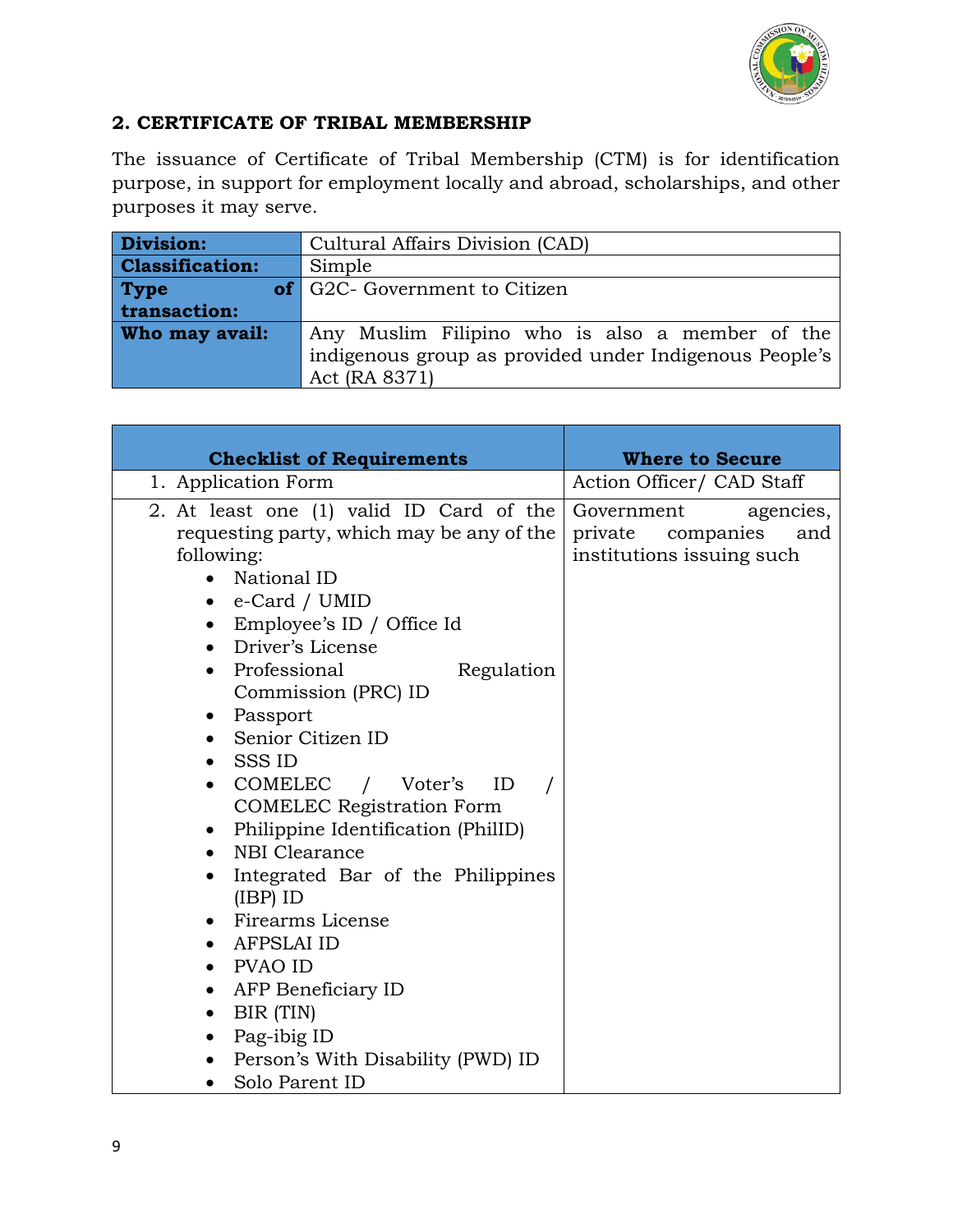

| • Pantawid Pamilya Pilipino Program<br>(4Ps) ID                                          |            |
|------------------------------------------------------------------------------------------|------------|
| • Alien Certificate of Registration<br>Identity Card (ACR I-CARD)                        |            |
| • CSC Eligibility Card                                                                   |            |
| Barangay ID                                                                              |            |
| Philippine Postal ID                                                                     |            |
| Phil-health ID                                                                           |            |
| School ID                                                                                |            |
| Other valid government-issued IDs                                                        |            |
| 3. Original and photocopy of PSA Birth                                                   | <b>PSA</b> |
| Certificate/ Marriage Certificate                                                        |            |
| 4. Two (2) copies of $2x2$ ID picture taken Requesting party<br>within the last 6 months |            |
|                                                                                          |            |

| <b>CLIENT STEPS</b>                                                              | <b>NCMF ACTIONS</b>                                                                                                                                         | <b>FEES</b><br><b>TO BE</b><br><b>PAID</b> | <b>PROCESSING</b><br><b>TIME</b> | <b>PERSON</b><br><b>RESPONSIBLE</b> |
|----------------------------------------------------------------------------------|-------------------------------------------------------------------------------------------------------------------------------------------------------------|--------------------------------------------|----------------------------------|-------------------------------------|
| Register at the<br>1.<br>Public<br>Information<br>and Assistance<br>Desk (PIAD). | 1. Register<br>the<br>client<br>the<br>in<br>Visitor's<br>Logbook.                                                                                          | None                                       | 3 minutes                        | <b>PIAD</b>                         |
| 2. Fill<br>and<br>out<br>duly<br>submit<br>accomplished<br>Application           | 2.1 Receive the<br>duly<br>accomplished<br>Application<br>Form.                                                                                             | None                                       | 5 minutes                        | CAD Staff                           |
|                                                                                  | Preliminarily<br>$2.2\,$<br>the<br>asses<br>completeness<br>of<br>the requirements<br>and inform the<br>requesting party<br>in<br>of<br>case<br>deficiency. |                                            |                                  |                                     |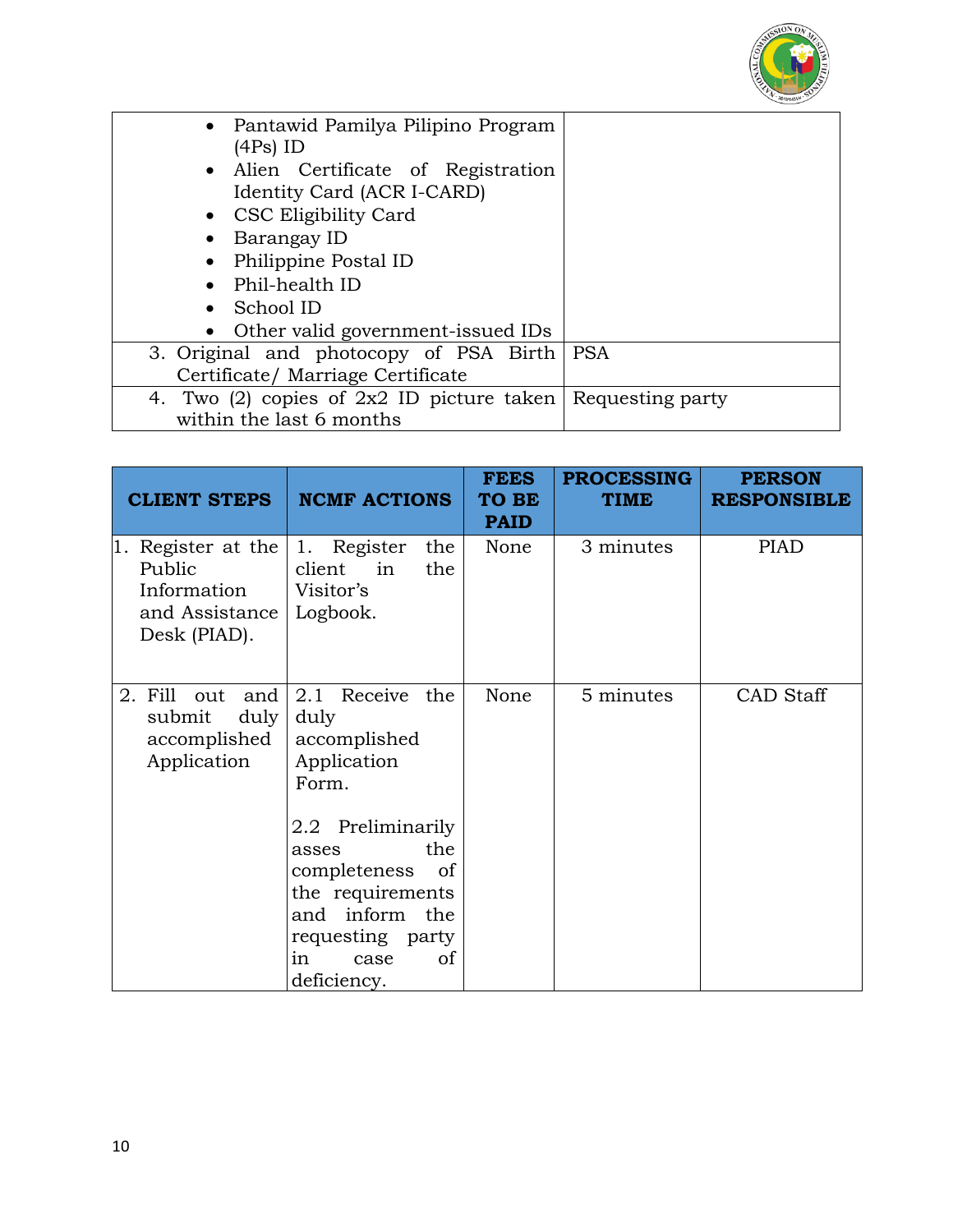

| 3. Wait<br>the<br>at | 3.1 Interview the  | None | 30 minutes | CAD Officer of  |
|----------------------|--------------------|------|------------|-----------------|
| designated           | requesting party   |      |            | the Day,        |
| waiting area         | for evaluation.    |      |            | Regional        |
| and wait for         |                    |      |            | Director or     |
| your name to         | 3.2 Prepare the    |      |            | CAD Chief       |
| be called            | requested          |      |            |                 |
|                      | certificate<br>and |      |            |                 |
|                      | the<br>enter       |      |            |                 |
|                      | requesting         |      |            |                 |
|                      | party's personal   |      |            |                 |
|                      | information.       |      |            |                 |
|                      | 3.3 Upon proof     |      |            |                 |
|                      | reading, forward   |      |            |                 |
|                      | to the Office of   |      |            |                 |
|                      | the<br>Regional    |      |            |                 |
|                      | Director, or CAD   |      |            |                 |
|                      | Chief as may be    |      |            |                 |
|                      | delegated,<br>for  |      |            |                 |
|                      | signature/         |      |            |                 |
|                      | approval.          |      |            |                 |
|                      | 4. Make and keep   | None | 5 minutes  | CAD Officer of  |
|                      | a copy of the      |      |            | the Day,        |
|                      | certificate<br>for |      |            | Records Officer |
|                      | record-keeping     |      |            |                 |
|                      | purposes           |      |            |                 |
|                      |                    |      |            |                 |
| Receive<br>4.<br>the | Release<br>the     | None | 1 minute   | CAD Officer of  |
| <b>CTM</b>           | certificate        |      |            | the Day         |
|                      |                    |      |            |                 |
|                      |                    |      |            |                 |
|                      |                    |      |            |                 |
|                      |                    |      |            |                 |
|                      |                    |      |            |                 |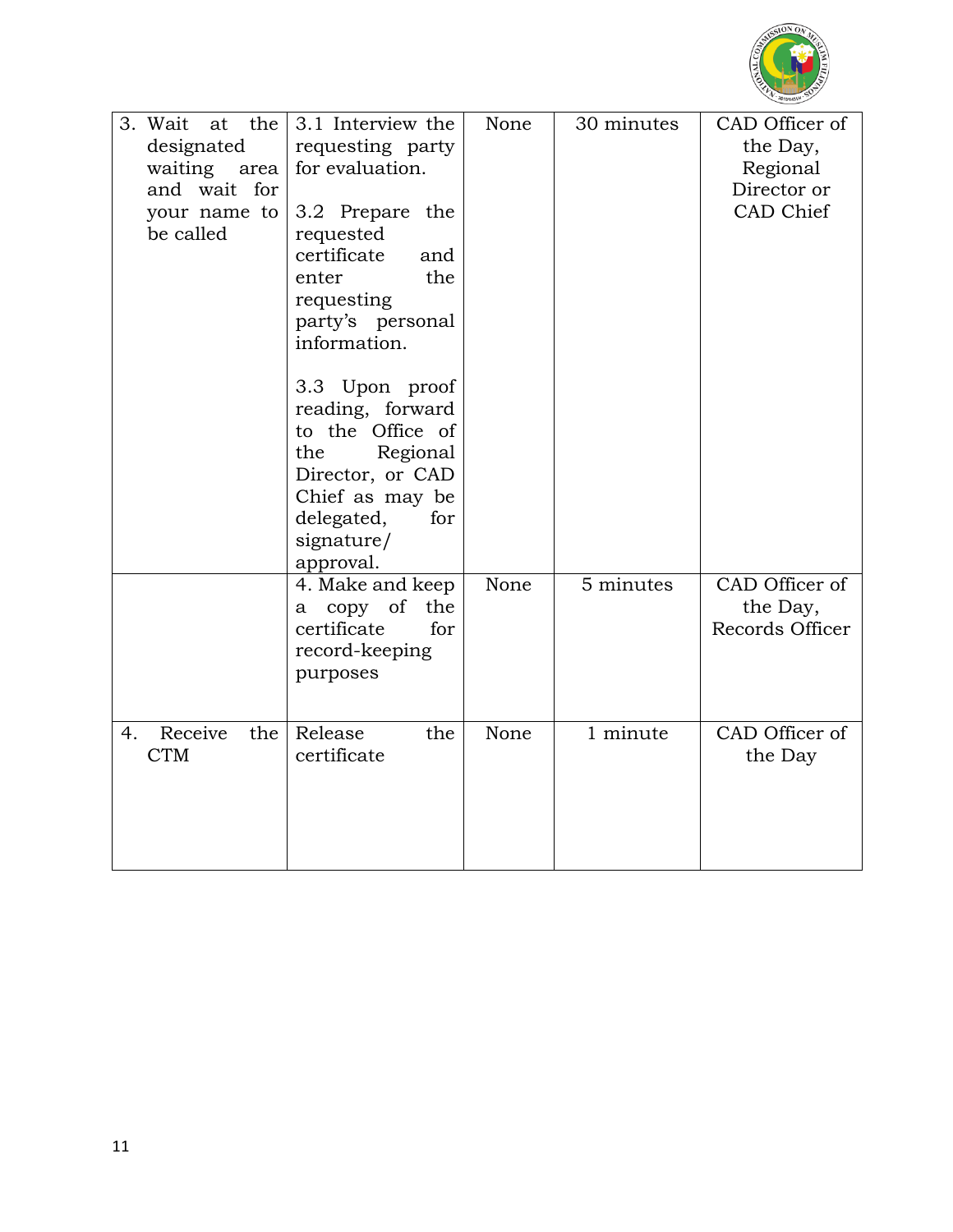

# **3. Certificate Verifying Certificate of Conversion to Islam**

Upon request, Certificate Verifying Certificate of Conversion to Islam is issued to Muslim Filipino reverts for the purposes of identification, employment locally and abroad, scholarship, and other legal purposes it may serve.

| Division:              | Cultural Affairs Division (CAD)      |  |  |
|------------------------|--------------------------------------|--|--|
| <b>Classification:</b> | Simple                               |  |  |
| <b>Type</b>            | <b>of</b> G2C- Government to Citizen |  |  |
| transaction:           |                                      |  |  |
| Who may avail:         | Any Muslim Filipino reverts          |  |  |

| <b>Checklist of Requirements</b>                                                                                                                                                                                                                                                                                                                                                                                                                                                                                                                                                                                                                                                                                                                                                                                                                                                                  | <b>Where to Secure</b>                                                           |  |  |
|---------------------------------------------------------------------------------------------------------------------------------------------------------------------------------------------------------------------------------------------------------------------------------------------------------------------------------------------------------------------------------------------------------------------------------------------------------------------------------------------------------------------------------------------------------------------------------------------------------------------------------------------------------------------------------------------------------------------------------------------------------------------------------------------------------------------------------------------------------------------------------------------------|----------------------------------------------------------------------------------|--|--|
| 1. Application Form                                                                                                                                                                                                                                                                                                                                                                                                                                                                                                                                                                                                                                                                                                                                                                                                                                                                               | Action Officer/ CAD Staff                                                        |  |  |
| 2. At least one (1) valid ID Card of the<br>requesting party, which may be any of the<br>following:<br>• National ID<br>e-Card / UMID<br>$\bullet$<br>Employee's ID / Office Id<br>$\bullet$<br>• Driver's License<br>Professional<br>Regulation<br>Commission (PRC) ID<br>Passport<br>$\bullet$<br>– Senior Citizen ID<br>$\bullet$<br>SSS ID<br>COMELEC / Voter's<br>ID<br>$\bullet$<br><b>COMELEC</b> Registration Form<br>Philippine Identification (PhilID)<br>$\bullet$<br>NBI Clearance<br>$\bullet$<br>Integrated Bar of the Philippines<br>$\bullet$<br>$(IBP)$ ID<br>Firearms License<br>$\bullet$<br>AFPSLAI ID<br>$\bullet$<br>PVAO ID<br>$\bullet$<br>AFP Beneficiary ID<br>$\bullet$<br>BIR (TIN)<br>٠<br>Pag-ibig ID<br>$\bullet$<br>Person's With Disability (PWD) ID<br>$\bullet$<br>Solo Parent ID<br>$\bullet$<br>Pantawid Pamilya Pilipino Program<br>$\bullet$<br>$(4Ps)$ ID | Government<br>agencies,<br>private companies<br>and<br>institutions issuing such |  |  |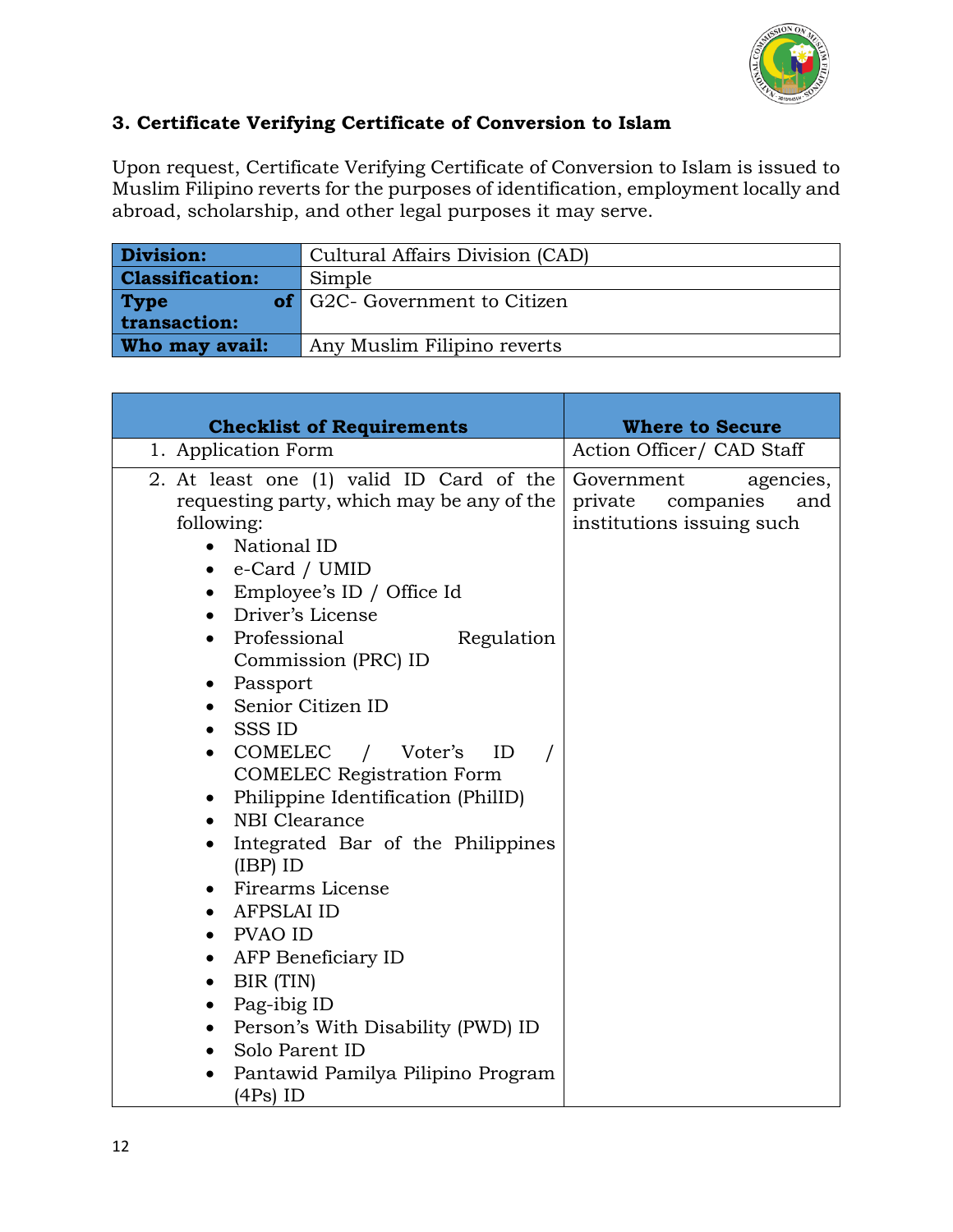

| • Alien Certificate of Registration                          |                              |
|--------------------------------------------------------------|------------------------------|
| Identity Card (ACR I-CARD)                                   |                              |
| • CSC Eligibility Card                                       |                              |
| Barangay ID                                                  |                              |
| Philippine Postal ID                                         |                              |
| Phil-health ID                                               |                              |
| School ID                                                    |                              |
| Other valid government-issued IDs                            |                              |
| 3. Original and photocopy of PSA Birth                       | <b>PSA</b>                   |
| Certificate/ Marriage Certificate                            |                              |
| 4. Original and photocopy of Certificate of                  | <b>Islamic Organizations</b> |
| Conversion to Islam issued by a duly                         |                              |
| recognized Islamic Organizations                             |                              |
| 5. Original and photocopy of PSA/Shariah   PSA/Shariah Court |                              |
| Court Certificate of Conversion                              |                              |
| 6. Two (2) copies of $2x2$ ID picture taken Requesting party |                              |
| within the last 6 months                                     |                              |

| <b>CLIENT STEPS</b>                                                                 | <b>NCMF ACTIONS</b>                                                                                                                               | <b>FEES</b><br>TO BE<br><b>PAID</b> | <b>PROCESSING</b><br><b>TIME</b> | <b>PERSON</b><br><b>RESPONSIBLE</b> |
|-------------------------------------------------------------------------------------|---------------------------------------------------------------------------------------------------------------------------------------------------|-------------------------------------|----------------------------------|-------------------------------------|
| Register at the<br>Π.<br>Public<br>Information<br>and<br>Assistance<br>Desk (PIAD). | Register<br>1.<br>the<br>client<br>the<br>in<br>Visitor's Logbook.                                                                                | None                                | 3 minutes                        | <b>PIAD</b>                         |
| 2. Fill out and<br>duly<br>submit<br>accomplished<br>Application                    | 2.1<br>Receive<br>the<br>duly accomplished<br>Application Form.                                                                                   | None                                | 5 minutes                        | <b>CAD</b> Staff                    |
|                                                                                     | Preliminarily<br>2.2<br>the<br>asses<br>completeness of the<br>requirements<br>and<br>inform<br>the<br>requesting party in<br>case of deficiency. |                                     |                                  |                                     |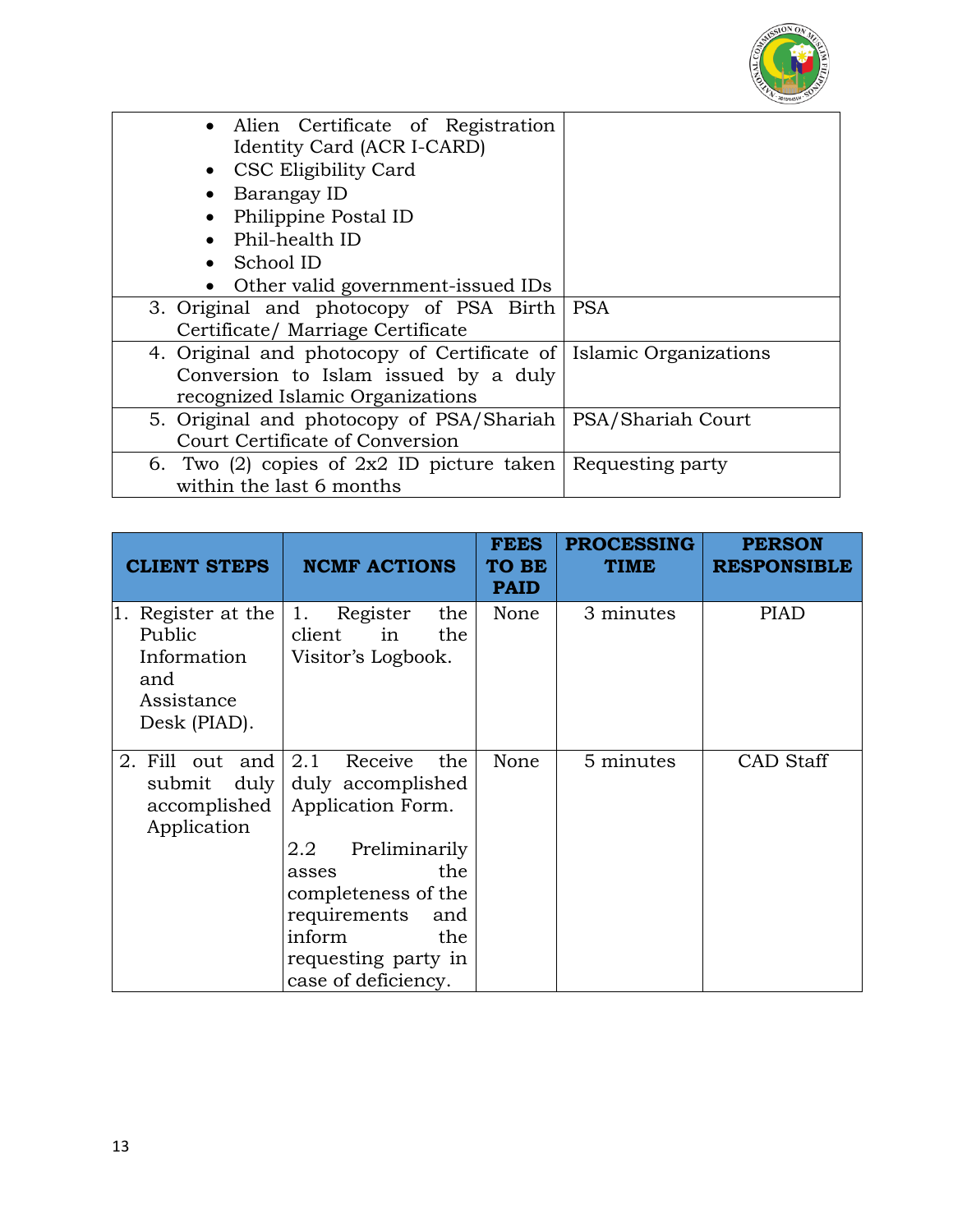

| 3. Wait<br>at the<br>designated<br>waiting area<br>and wait for<br>your name to<br>be called | 3.1 Interview the<br>requesting party<br>for evaluation.<br>3.2<br>the<br>Prepare<br>requested<br>certificate<br>and<br>the<br>enter<br>requesting party's<br>personal<br>information.<br>Upon<br>3.3<br>proof<br>reading, forward to<br>the Office of the<br>Regional Director,<br>or CAD Chief as<br>may be delegated,<br>for<br>signature/approval | None | 30 minutes | CAD Officer of<br>the Day,<br>Regional<br>Director or<br>CAD Chief |
|----------------------------------------------------------------------------------------------|-------------------------------------------------------------------------------------------------------------------------------------------------------------------------------------------------------------------------------------------------------------------------------------------------------------------------------------------------------|------|------------|--------------------------------------------------------------------|
|                                                                                              | 4. Make and keep a<br>of<br>the<br>copy<br>certificate<br>for<br>record-keeping<br>purposes                                                                                                                                                                                                                                                           | None | 5 minutes  | CAD Officer of<br>the Day,<br>Records Officer                      |
| Receive<br>the<br>4.<br>Certificate<br>Verifying<br>Certificate of<br>Conversion to<br>Islam | 5.<br>Release<br>the<br>certificate                                                                                                                                                                                                                                                                                                                   | None | 1 minute   | CAD Officer of<br>the Day                                          |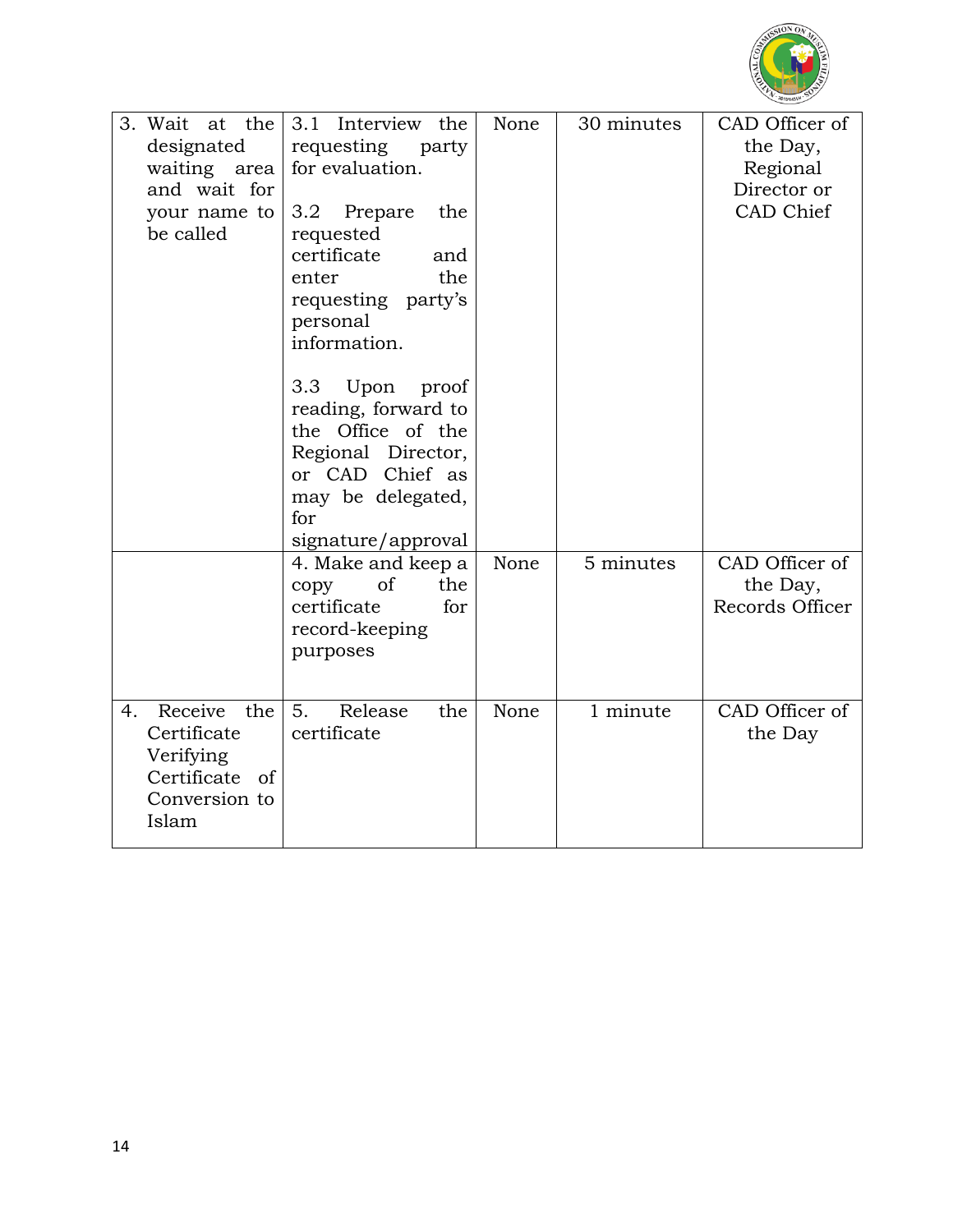

### **4. Request for Endorsement for Registration for Mosques/ Cultural Centers, and Muslim Organizations or Associations**

This Endorsement is issued to owners or administrators of mosques, cultural centers, and Muslim Organizations or Associations. It is one of the requirements for the issuance of the Certificate of Registration by the Bureau of Muslim Cultural Affairs (BMCA) so that they may be recognized as legitimate cultural center, organization or association. It is also part of the agency's function of profiling such cultural institutions.

| Division:              | Cultural Affairs Division (CAD)                          |  |  |  |  |
|------------------------|----------------------------------------------------------|--|--|--|--|
| <b>Classification:</b> | Simple; complex                                          |  |  |  |  |
| <b>Type</b>            | <b>of</b> G2C- Government to Citizen                     |  |  |  |  |
| transaction:           |                                                          |  |  |  |  |
| Who may avail:         | Any Muslim Filipino who is the owner or administrator of |  |  |  |  |
|                        | a Mosque/ Cultural Center, and Organization or           |  |  |  |  |
|                        | Association, or his authorized representative.           |  |  |  |  |

| <b>Checklist of Requirements</b>                                                                                                                                      | <b>Where to Secure</b>                                                                                           |  |
|-----------------------------------------------------------------------------------------------------------------------------------------------------------------------|------------------------------------------------------------------------------------------------------------------|--|
| 1. Application Form                                                                                                                                                   | Action Officer/ CAD Staff                                                                                        |  |
| 2. Registration Form                                                                                                                                                  | Action Officer/ CAD Staff                                                                                        |  |
| 3. Request letter from the Mosque/Cultural<br>Center Administrator or Head of the<br>Organization or Association                                                      | Owner/ administrator of<br>Mosque/Cultural Center<br>Administrator or Head of the<br>Organization or Association |  |
| 4. Photocopy of SEC Registration, if any                                                                                                                              | <b>SEC</b>                                                                                                       |  |
| 5. Barangay/Mayor's Permit or Certification,<br>as to the existence of the mosque, or<br>center, organization<br>cultural<br><sub>or</sub><br>association in the area | Barangay / LGU                                                                                                   |  |
| 6. Picture(s) of the Mosque/Cultural Center<br>or Office of the Organization<br>or<br>Association                                                                     | Requesting party                                                                                                 |  |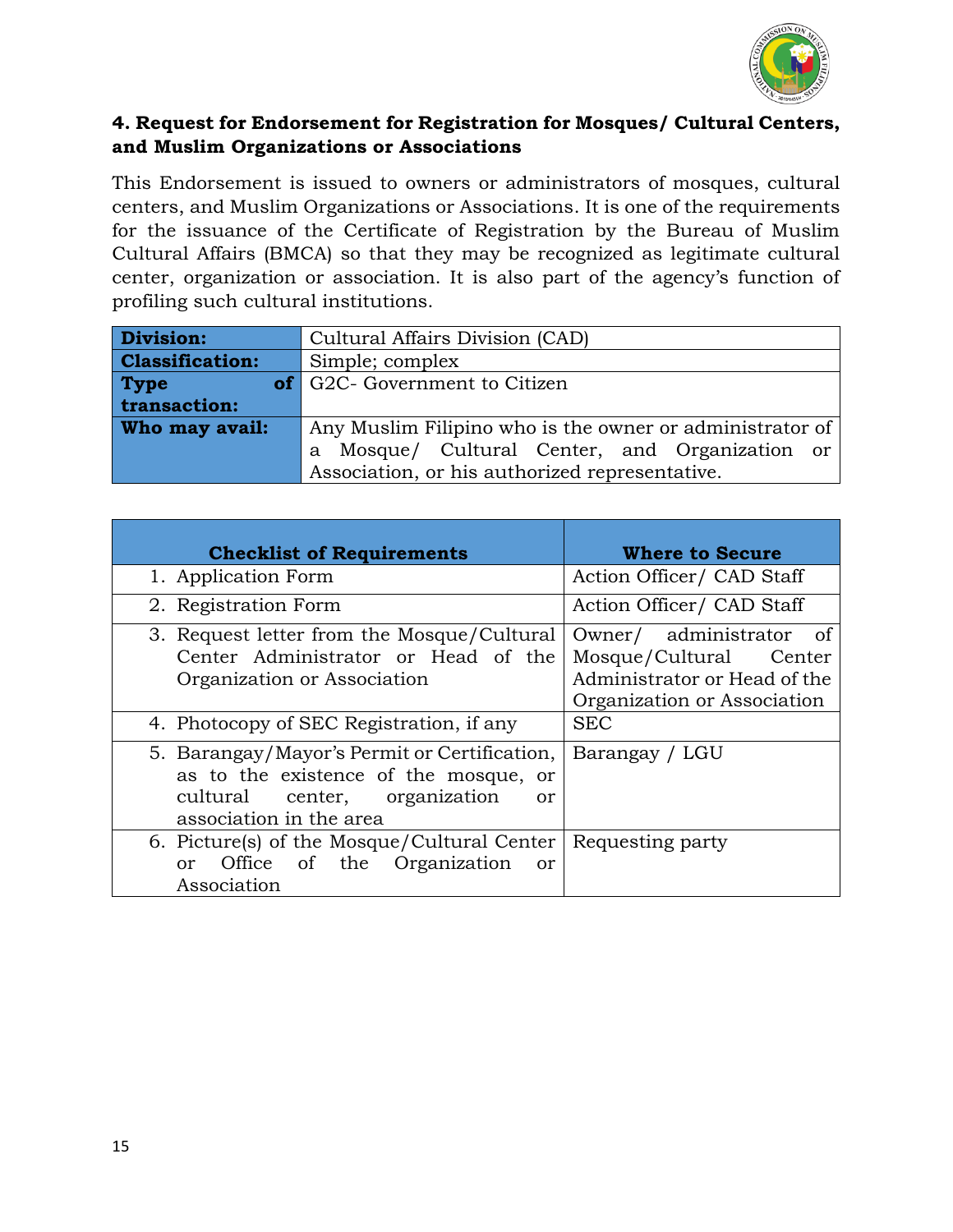

| <b>CLIENT</b><br><b>STEPS</b>                                                                                  | <b>NCMF ACTIONS</b>                                                                                                                                                                                                                                                                                                                                                                                                                               | <b>FEES</b><br><b>TO</b><br><b>BE</b> | <b>PROCESSING</b><br><b>TIME</b> | <b>PERSON</b><br><b>RESPONSIBLE</b>                |
|----------------------------------------------------------------------------------------------------------------|---------------------------------------------------------------------------------------------------------------------------------------------------------------------------------------------------------------------------------------------------------------------------------------------------------------------------------------------------------------------------------------------------------------------------------------------------|---------------------------------------|----------------------------------|----------------------------------------------------|
| 1. Register<br>at<br>Public<br>the<br>Information<br>and<br>Assistance<br>Desk (PIAD).                         | 1. Register the client in<br>the Visitor's Logbook.                                                                                                                                                                                                                                                                                                                                                                                               | None                                  | 3 minutes                        | <b>PIAD</b>                                        |
| 2. Fill out and<br>submit<br>the<br>duly<br>accomplished<br>Application<br>Form<br>and<br>Registration<br>Form | 2.1 Receive the duly<br>accomplished<br>Application Form and<br>Registration Form.<br>2.2 Preliminarily asses<br>the completeness of<br>the requirements and<br>inform the requesting<br>in<br>party<br>of<br>case<br>deficiency.                                                                                                                                                                                                                 | None                                  | 10 minutes                       | CAD Officer of<br>the Day                          |
| 3. Wait at the<br>designated<br>waiting area<br>and wait for<br>your name to<br>be called                      | Evaluate<br>3.1<br>the<br>supporting documents<br>presented<br>by<br>the<br>requesting party.<br>3.2<br>the<br>Prepare<br>requested<br>Endorsement<br>and<br>enter<br>mosque's/cultural<br>center's/organization's<br>association's<br>or<br>information.<br>3.1 Upon proof reading<br>and review of the<br>supporting<br>documents, forward<br>the Endorsement to<br>Office<br>of<br>the<br>the<br>Regional Director for<br>signature/ approval. | None                                  | 30 minutes                       | CAD Officer of<br>the Day,<br>Regional<br>Director |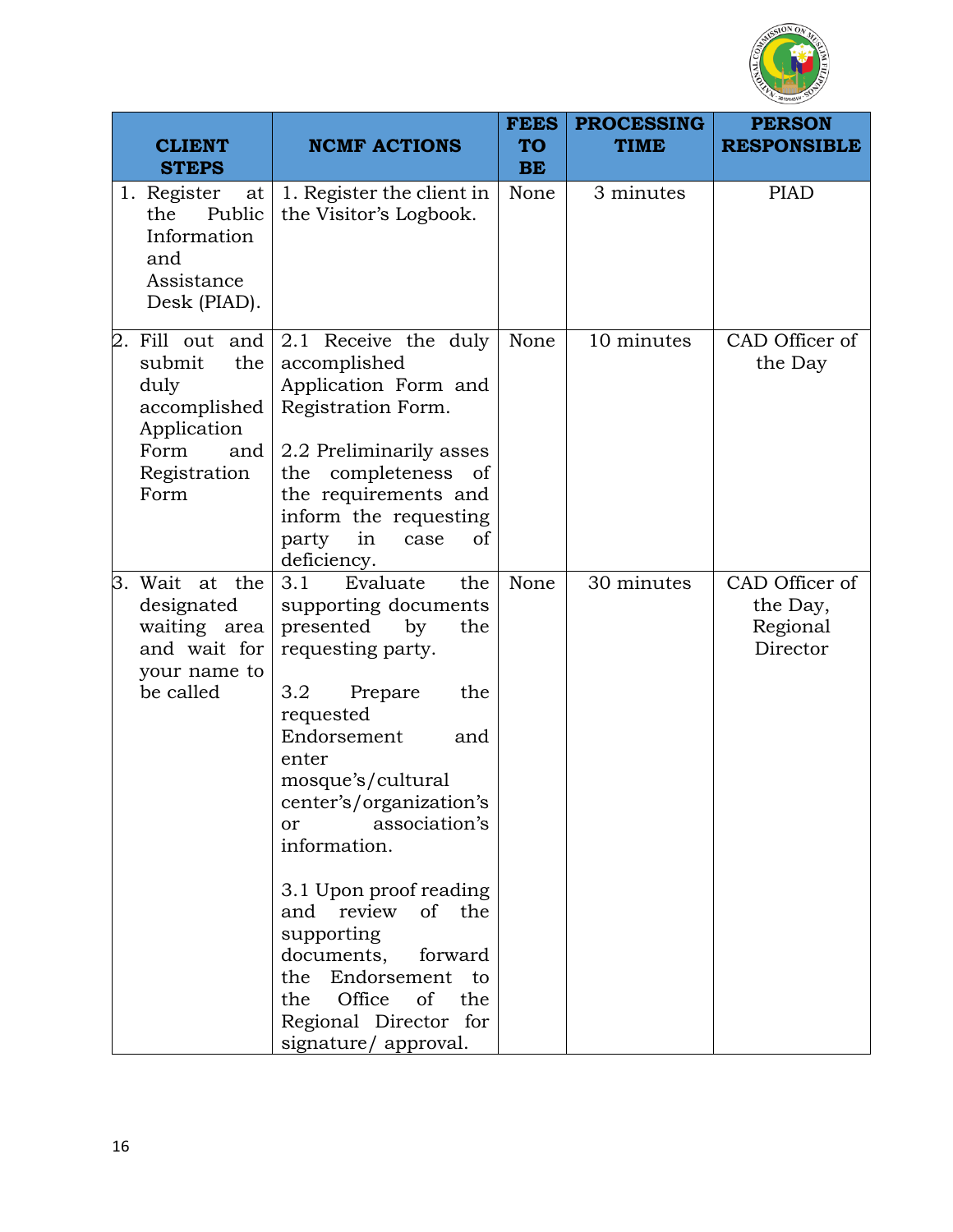

|                                                   | 4. Make and keep a<br>of<br>copy<br>Endorsement<br>record-keeping<br>purposes | the<br>for | None | 5 minutes | CAD Officer of<br>the Day and<br>Records Officer |
|---------------------------------------------------|-------------------------------------------------------------------------------|------------|------|-----------|--------------------------------------------------|
| 4. Receive the<br>Endorsement<br>for Registration | 5.<br>Release<br>Endorsement<br>Registration                                  | the<br>for | None | 1 minute  | CAD Officer                                      |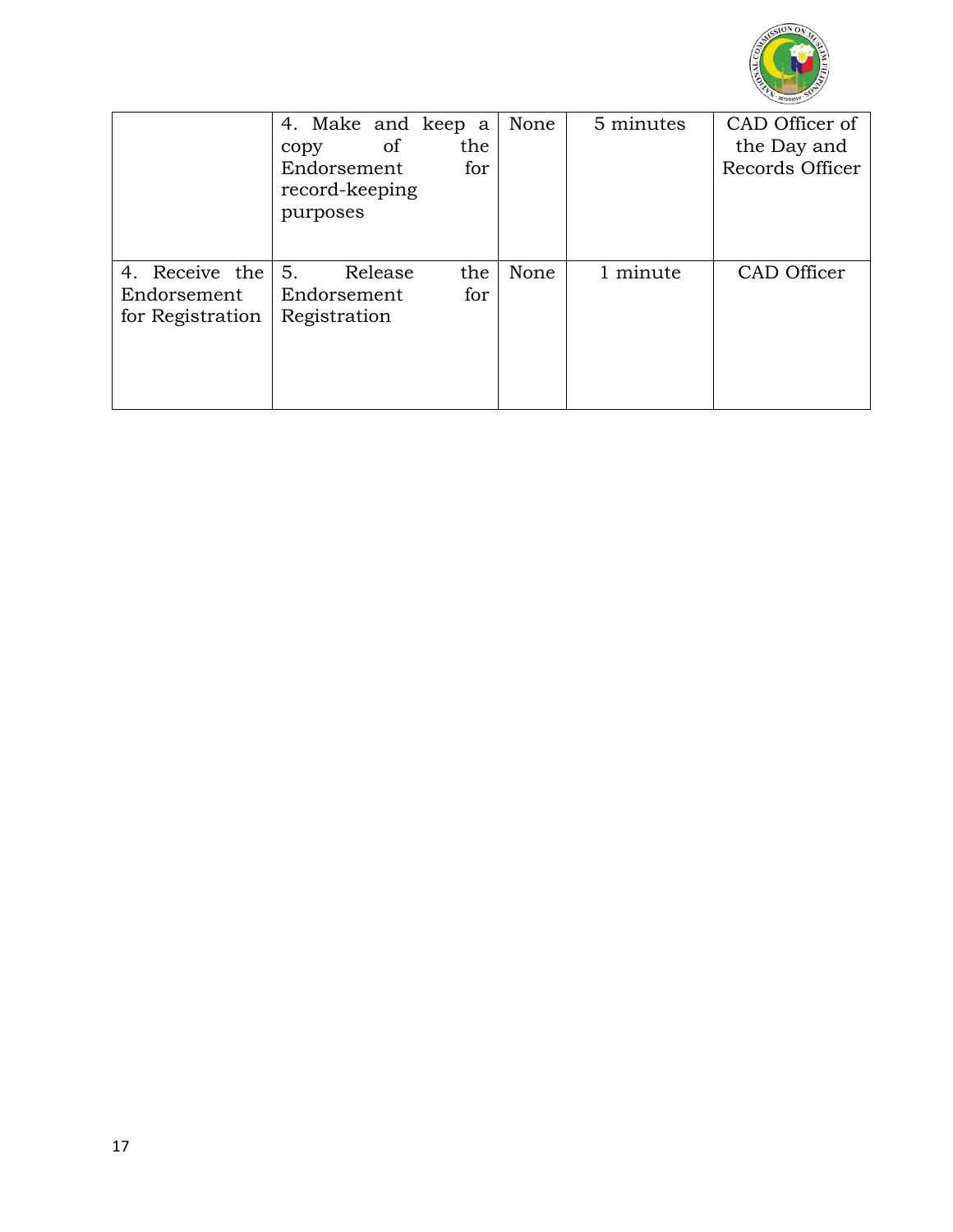

### **5. Endorsement for Registration of Madrasah**

This Endorsement is issued owners and administrators of a Madrasah desiring to be issued a Certificate of Endorsement by the Bureau of Muslim Cultural Affairs (BMCA). It is also a part of the agency's responsibility towards Madrasah Institutions in assisting and facilitating their application for registration and accreditation with the Department of Education (DepEd).

| Division:<br>Cultural Affairs Division (CAD) |                                                        |  |
|----------------------------------------------|--------------------------------------------------------|--|
| <b>Classification:</b>                       | Simple; complex                                        |  |
| <b>Type</b>                                  | of G2C- Government to Citizen                          |  |
| transaction:                                 |                                                        |  |
| Who may avail:                               | Any Muslim Filipino who is owner or administrator of a |  |
|                                              | Madrasah, or his authorized representative.            |  |

| <b>Checklist of Requirements</b>                                             | <b>Where to Secure</b>                                                                                                     |
|------------------------------------------------------------------------------|----------------------------------------------------------------------------------------------------------------------------|
| 1. Application Form                                                          | Action Officer/ CAD Staff                                                                                                  |
| 2. Madrasah Information Sheet                                                | Action Officer/ CAD Staff<br>or<br>$https://ncmf.gov.ph/wp-$<br>content/uploads/2021/08/Madrasah-<br>Information-Sheet.pdf |
| 3. Request Letter from<br>the<br>Madrasah Administration                     | Requesting party                                                                                                           |
| 4. Photocopy of SEC Registration<br>or CDA, if any                           | SEC/CDA                                                                                                                    |
| 5. Pictures of Madrasah School<br>Buildings and premises                     | Requesting party                                                                                                           |
| 6. Curricula/ Subjects offered                                               | Requesting party                                                                                                           |
| 7. Barangay Certification on the<br>existence of the Madrasah in<br>the area | Barangay                                                                                                                   |
| 8. Mayor's permit, if any                                                    | LGU                                                                                                                        |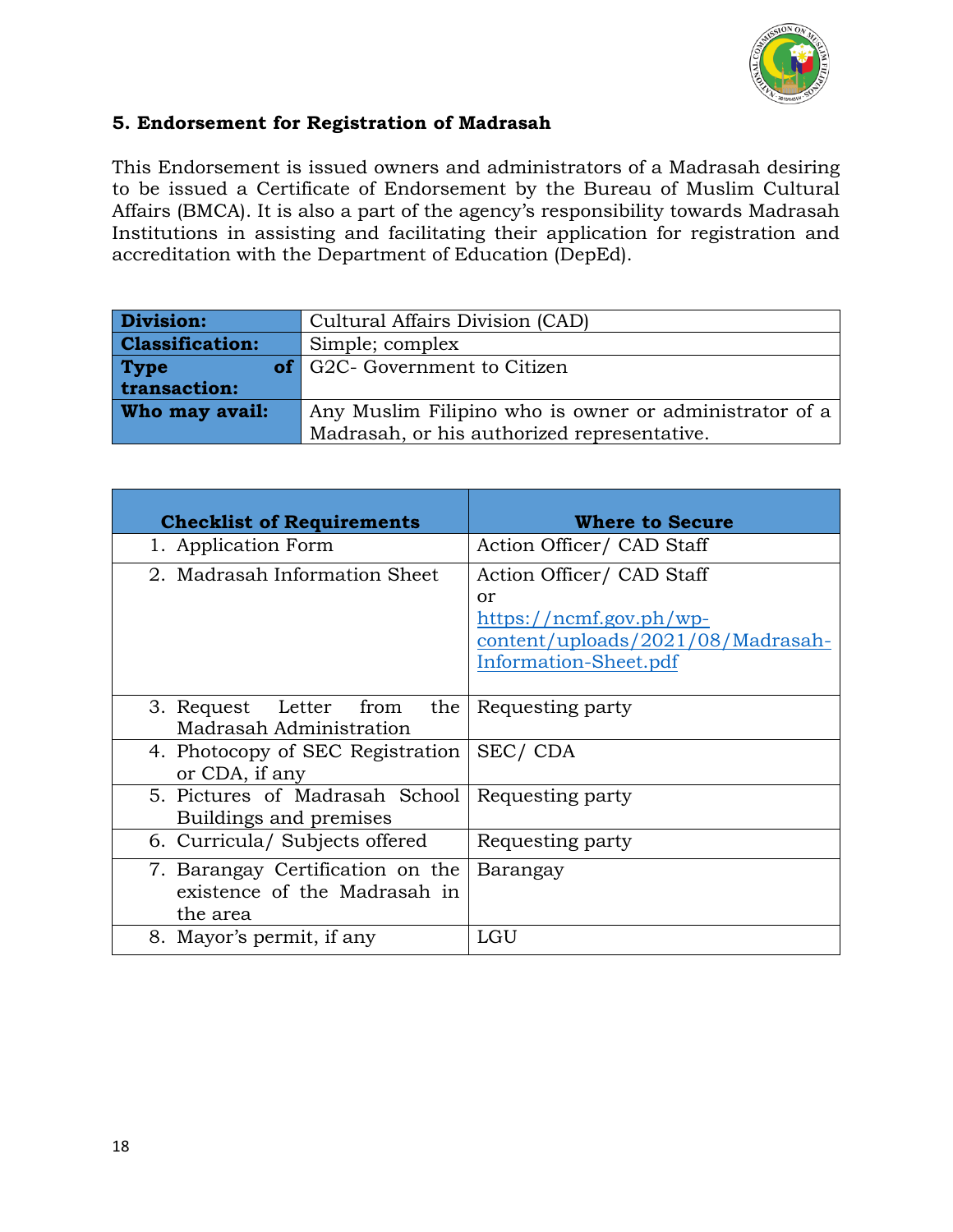

| <b>CLIENT STEPS</b>                                                                                                                 | <b>NCMF ACTIONS</b>                                                                                                                                                                                                                                                                                       | <b>FEES</b><br><b>TO BE</b><br><b>PAID</b> | <b>PROCESSING</b><br><b>TIME</b> | <b>PERSON</b><br><b>RESPONSIBLE</b>                |
|-------------------------------------------------------------------------------------------------------------------------------------|-----------------------------------------------------------------------------------------------------------------------------------------------------------------------------------------------------------------------------------------------------------------------------------------------------------|--------------------------------------------|----------------------------------|----------------------------------------------------|
| $\vert 1.$ Register at the<br>Public<br>Information<br>and Assistance<br>Desk (PIAD).                                               | 1. Register<br>the<br>the<br>client<br>in<br>Visitor's<br>Logbook.                                                                                                                                                                                                                                        | None                                       | 3 minutes                        | <b>PIAD</b>                                        |
| Fill<br>and<br>2.<br>out<br>the<br>submit<br>duly<br>accomplished<br>Application<br>Form<br>and<br>Madrasah<br>Information<br>Sheet | Receive the<br>2.1<br>duly<br>accomplished<br>Application Form<br>Madrasah<br>and<br>Information<br>Sheet.<br>2.2 Preliminarily<br>the<br>asses<br>completeness<br>of<br>the requirements<br>and inform the<br>requesting party<br>in<br>of<br>case<br>deficiency.                                        | None                                       | 10 minutes                       | CAD Officer of<br>the Day                          |
| the<br>3. Wait<br>at<br>designated<br>waiting<br>area<br>for<br>and<br>wait<br>your name to<br>be called                            | 3.1 Evaluate the<br>supporting<br>documents<br>presented by the<br>requesting party.<br>3.2 Prepare the<br>requested<br>endorsement and<br>enter Madrasah's<br>information.<br>3.1 Upon proof<br>reading<br>and<br>review<br>of<br>the<br>supporting<br>documents,<br>forward<br>the<br>Endorsement<br>to | None                                       | 30 minutes                       | CAD Officer of<br>the Day,<br>Regional<br>Director |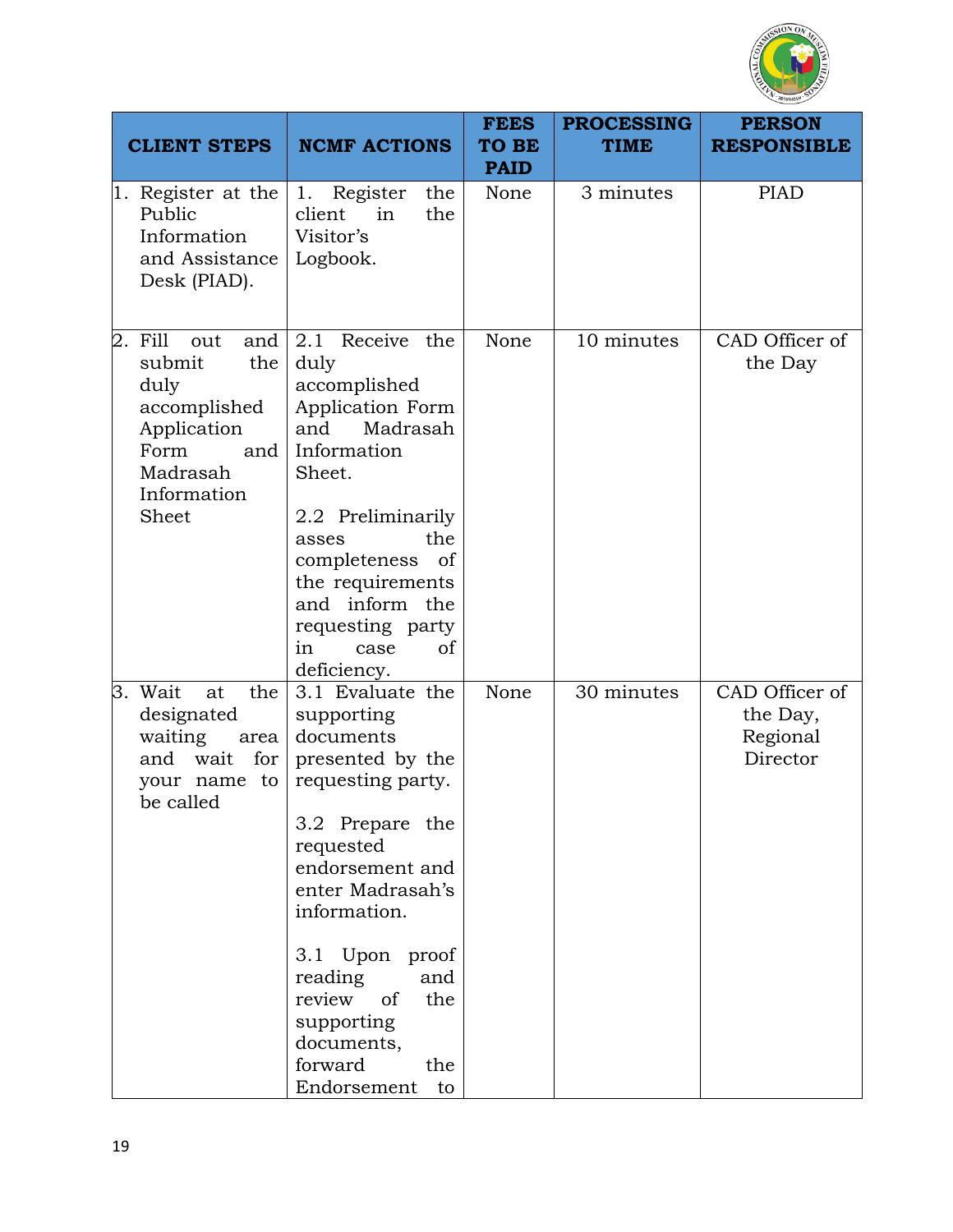

|                                                                        | the<br>Office<br>Regional Director<br>signature/<br>for<br>approval                            |      |           |                                                  |
|------------------------------------------------------------------------|------------------------------------------------------------------------------------------------|------|-----------|--------------------------------------------------|
|                                                                        | 4. Make and keep<br>copy of the<br>a<br>Endorsement for<br>record-keeping<br>purposes          | None | 5 minutes | CAD Officer of<br>the Day and<br>Records Officer |
| Receive<br>the<br>4.<br>Registration<br>$\vert$ of $\vert$<br>Madrasah | Release<br>the<br>Endorsement for Endorsement for<br>Registration<br><sub>of</sub><br>Madrasah | None | 1 minute  | CAD Officer                                      |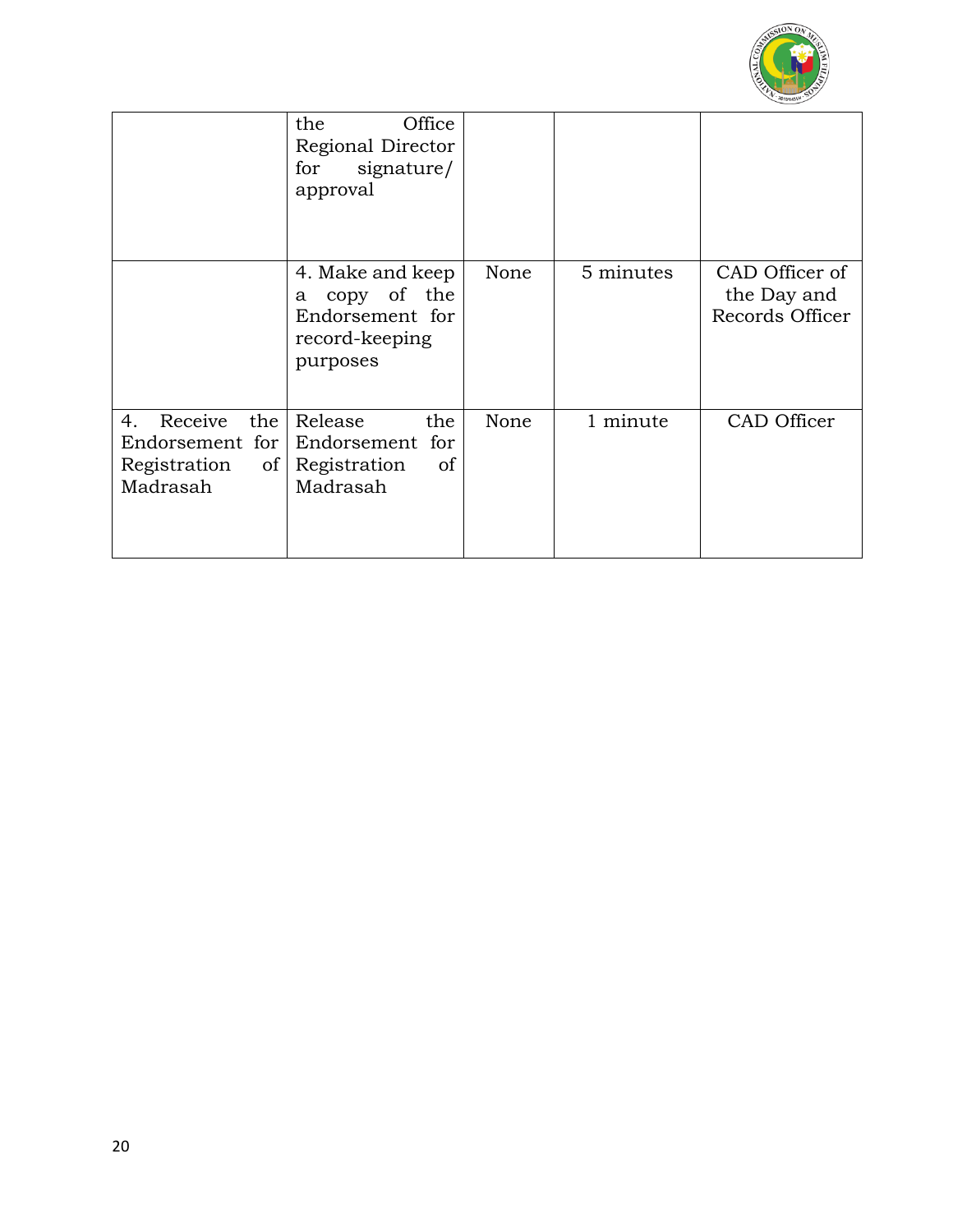

### **6. Endorsement of Solemnizing Officer**

This Endorsement is issued to Imams desiring to register as Solemnizing Officer in their respective area. It is one of the requisites required by the Philippine Statistics Authority (PSA) through Administrative Order No. 1, Series of 2007 for the issuance of the Certificate of Registration of Authority to Solemnize Marriage (CRASM).

| <b>Division:</b>       | Cultural Affairs Division (CAD)              |  |
|------------------------|----------------------------------------------|--|
| <b>Classification:</b> | Simple                                       |  |
| <b>Type</b>            | <b>of</b> G2C- Government to Citizen         |  |
| transaction:           |                                              |  |
| Who may avail:         | Any Muslim Filipino Imam or religious leader |  |

| <b>Checklist of Requirements</b>                                                                                                                                                                                                                                                                                                                                                                                                                                                                                                                                                                                                                                                                              | <b>Where to Secure</b>                                                              |  |
|---------------------------------------------------------------------------------------------------------------------------------------------------------------------------------------------------------------------------------------------------------------------------------------------------------------------------------------------------------------------------------------------------------------------------------------------------------------------------------------------------------------------------------------------------------------------------------------------------------------------------------------------------------------------------------------------------------------|-------------------------------------------------------------------------------------|--|
| 1. Application Form                                                                                                                                                                                                                                                                                                                                                                                                                                                                                                                                                                                                                                                                                           | Action Officer/ CAD Staff                                                           |  |
| 2. At least one (1) valid ID Card of the<br>requesting party, which may be any of the<br>following:<br>National ID<br>e-Card / UMID<br>• Employee's ID / Office Id<br>Driver's License<br>$\bullet$<br>• Professional<br>Regulation<br>Commission (PRC) ID<br>• Passport<br>• Senior Citizen ID<br>SSS ID<br>COMELEC / Voter's<br>ID<br>$\bullet$<br><b>COMELEC Registration Form</b><br>• Philippine Identification (PhilID)<br>NBI Clearance<br>Integrated Bar of the Philippines<br>$\bullet$<br>$(IBP)$ ID<br>• Firearms License<br>AFPSLAI ID<br>PVAO ID<br>$\bullet$<br>AFP Beneficiary ID<br>$\bullet$<br>BIR (TIN)<br>Pag-ibig ID<br>$\bullet$<br>Person's With Disability (PWD) ID<br>Solo Parent ID | Government<br>agencies,<br>companies<br>and<br>private<br>institutions issuing such |  |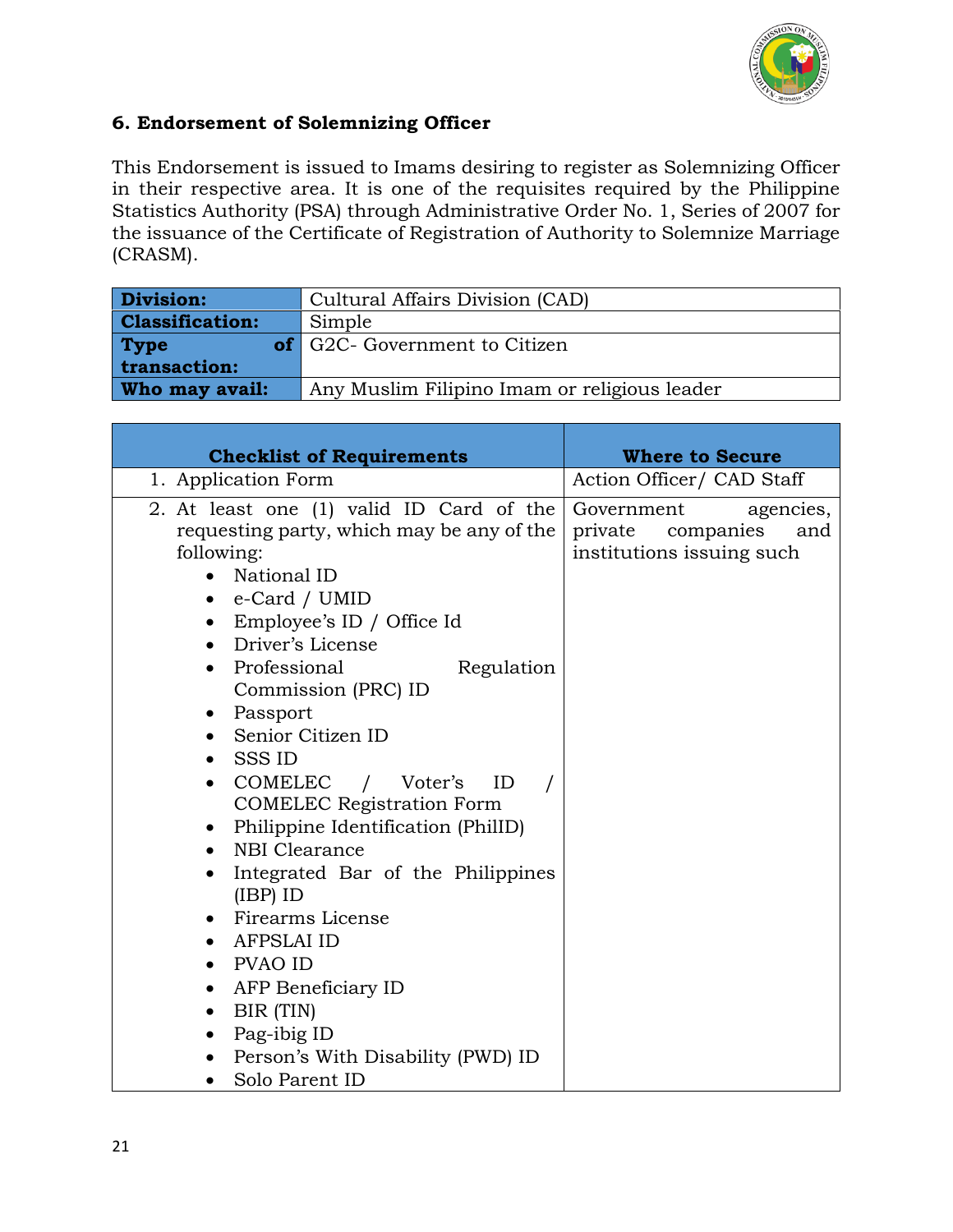

| Pantawid Pamilya Pilipino Program                                |                          |
|------------------------------------------------------------------|--------------------------|
| $(4Ps)$ ID                                                       |                          |
| Alien Certificate of Registration                                |                          |
| Identity Card (ACR I-CARD)                                       |                          |
| CSC Eligibility Card                                             |                          |
| Barangay ID                                                      |                          |
| Philippine Postal ID                                             |                          |
| Phil-health ID                                                   |                          |
| School ID                                                        |                          |
| Other valid government-issued IDs                                |                          |
| 3. Original and photocopy of PSA Birth                           | <b>PSA</b>               |
| Certificate                                                      |                          |
| 4. Endorsement from the President of the President of the Muslim |                          |
| requesting party's Muslim Organization/                          | Organization/Association |
| Association certifying that he is an Imam                        |                          |
| in their area                                                    |                          |
| 5. Two (2) copies of colored ID pictures $(2x2)$                 | Requesting party         |
| with white background taken not more                             |                          |
| than a month ago from the date of                                |                          |
| application.                                                     |                          |
|                                                                  |                          |

| <b>CLIENT STEPS</b>                                                                       | <b>NCMF ACTIONS</b>                                                                                                                                                                       | <b>FEES</b><br><b>TO BE</b><br><b>PAID</b> | <b>PROCESSING</b><br><b>TIME</b> | <b>PERSON</b><br><b>RESPONSIBLE</b> |
|-------------------------------------------------------------------------------------------|-------------------------------------------------------------------------------------------------------------------------------------------------------------------------------------------|--------------------------------------------|----------------------------------|-------------------------------------|
| Register at the<br>11.<br>Public<br>Information<br>and Assistance<br>Desk (PIAD).         | 1. Register<br>the<br>client<br>in<br>the<br>Visitor's<br>Logbook.                                                                                                                        | None                                       | 3 minutes                        | <b>PIAD</b>                         |
| 2.<br>Fill<br>and<br>out<br>the<br>submit<br>duly<br>accomplished<br>Application<br>Form. | 2.1 Receive<br>the<br>duly<br>accomplished<br>Application<br>Form.<br>2.2 Preliminarily<br>the<br>asses<br>completeness<br>- of<br>the requirements<br>and inform the<br>requesting party | None                                       | 5 minutes                        | CAD Officer of<br>the Day           |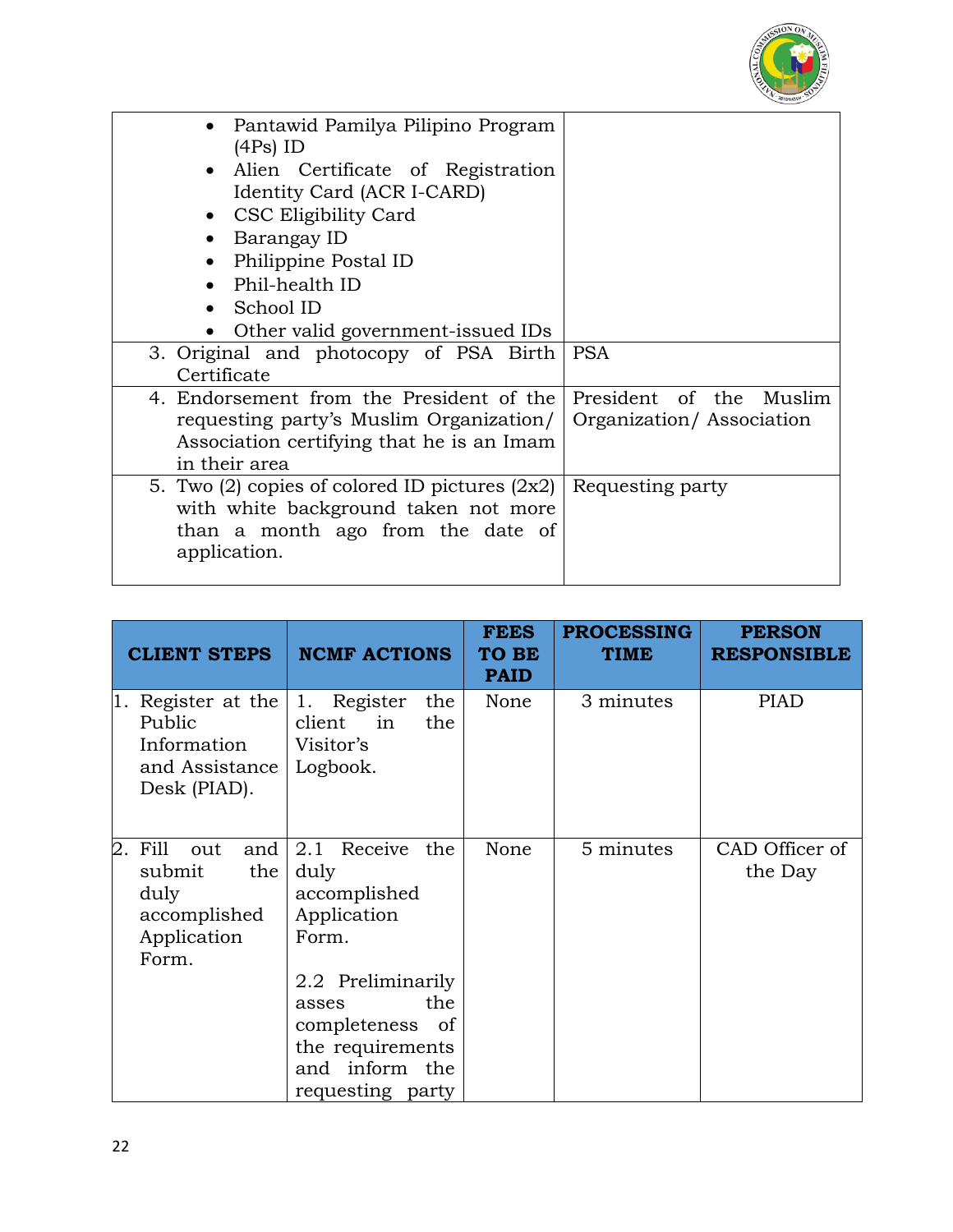

|                                                                                                              | of<br>in<br>case<br>deficiency.                                                                                                                                                                                                                                                                                                                                                                                                              |      |            |                                                      |
|--------------------------------------------------------------------------------------------------------------|----------------------------------------------------------------------------------------------------------------------------------------------------------------------------------------------------------------------------------------------------------------------------------------------------------------------------------------------------------------------------------------------------------------------------------------------|------|------------|------------------------------------------------------|
| 3. Wait<br>at<br>the<br>designated<br>waiting area documents<br>and wait<br>for<br>your name to<br>be called | 3.1 Evaluate the<br>supporting<br>presented by the<br>requesting party.<br>3.2 Prepare the<br>requested<br>Endorsement<br>and enter<br>the<br>requesting<br>party's personal<br>information.<br>3.1 Upon proof<br>reading<br>and<br>review of<br>the<br>supporting<br>documents,<br>forward<br>the<br>Endorsement to<br>the Office of the<br>Regional<br>Director, or CAD<br>Chief as may be<br>delegated,<br>for<br>signature/<br>approval. | None | 20 minutes | CAD Officer,<br>Regional<br>Director or<br>CAD Chief |
|                                                                                                              | 4. Make and keep<br>copy of the<br>a<br>Endorsement for<br>record-keeping<br>purposes                                                                                                                                                                                                                                                                                                                                                        | None | 5 minutes  | CAD Officer,<br>Records Officer                      |
| Receive<br>the<br>4.<br>requested<br>Endorsement<br>of Solemnizing<br>Officer                                | 5.<br>Release<br>the<br>Endorsement<br>of<br>Solemnizing<br>Officer                                                                                                                                                                                                                                                                                                                                                                          | None | 1 minute   | CAD Officer                                          |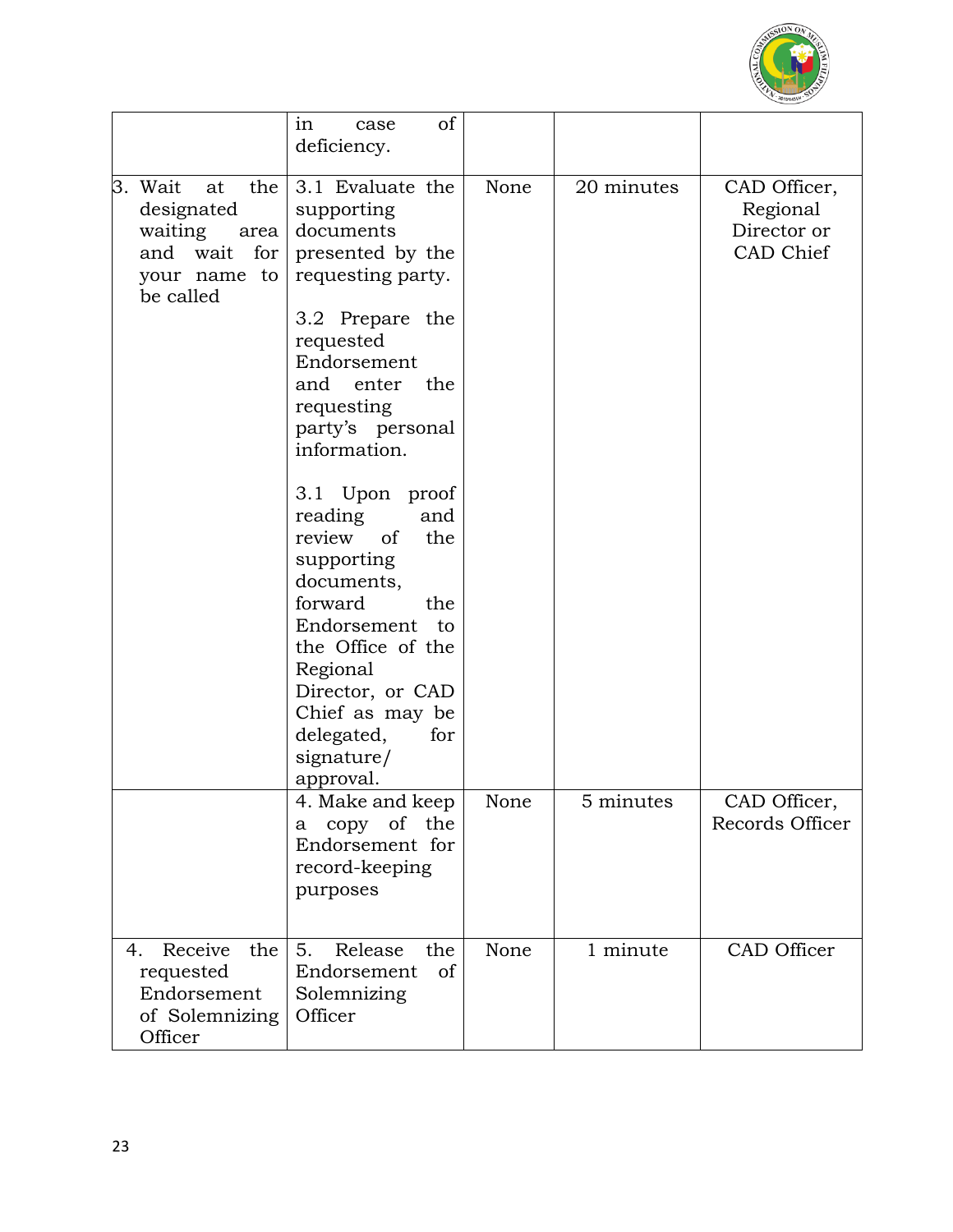

### **7. Translation of Arabic Documents**

This service is offered to any requesting party needing the translation of Arabic documents to English, which is necessary for their employment, scholarship, identification, and other legal purpose it may serve.

| Division:              | Cultural Affairs Division (CAD)                       |
|------------------------|-------------------------------------------------------|
| <b>Classification:</b> | Highly Technical                                      |
| <b>Type</b>            | <b>of</b> G2C- Government to Citizen                  |
| transaction:/          | G2G- Government to Government                         |
| Who may avail:         | Any Filipino citizen or government agency needing the |
|                        | translation of an Arabic document to English          |

| <b>Checklist of Requirements</b>                                                 | <b>Where to Secure</b>    |
|----------------------------------------------------------------------------------|---------------------------|
| 1. Application Form                                                              | Action Officer/ CAD Staff |
| 2. Copy of the Arabic document to be Requesting party<br>translated into English |                           |

| <b>CLIENT STEPS</b>                                                                                       | <b>NCMF ACTIONS</b>                                                                                                                          | <b>FEES</b><br>TO BE<br><b>PAID</b> | <b>PROCESSING</b><br><b>TIME</b>                                                                                                   | <b>PERSON</b><br><b>RESPONSIBLE</b> |
|-----------------------------------------------------------------------------------------------------------|----------------------------------------------------------------------------------------------------------------------------------------------|-------------------------------------|------------------------------------------------------------------------------------------------------------------------------------|-------------------------------------|
| 1. Register at the<br>Public<br>Information<br>and<br>Assistance<br>Desk (PIAD).                          | 1. Register<br>the<br>the<br>client<br>in<br>Visitor's<br>Logbook.                                                                           | None                                | 3 minutes                                                                                                                          | <b>PIAD</b>                         |
| 2. Fill<br>out<br>and<br>the<br>submit<br>duly<br>accomplished<br>Application<br>Form.                    | 2.1 Receive<br>the<br>duly<br>accomplished<br>Application<br>Form.                                                                           | None                                | 5 minutes                                                                                                                          | CAD Officer of<br>the Day           |
| З.<br>the<br>Wait<br>at<br>designated<br>waiting<br>area<br>and wait for<br>to<br>your name<br>be called. | 3.1 Evaluate the<br>document to be<br>translated<br>3.2 Prepare and<br>encode<br>the<br>English<br>translation of the<br>Arabic<br>document. | None                                | Simple- $2$<br>hours<br>Complicated-<br>8 hours, or as<br>may be<br>necessary<br>depending<br>upon the<br>complexity<br>and number | <b>NCMF</b><br>Interpreter          |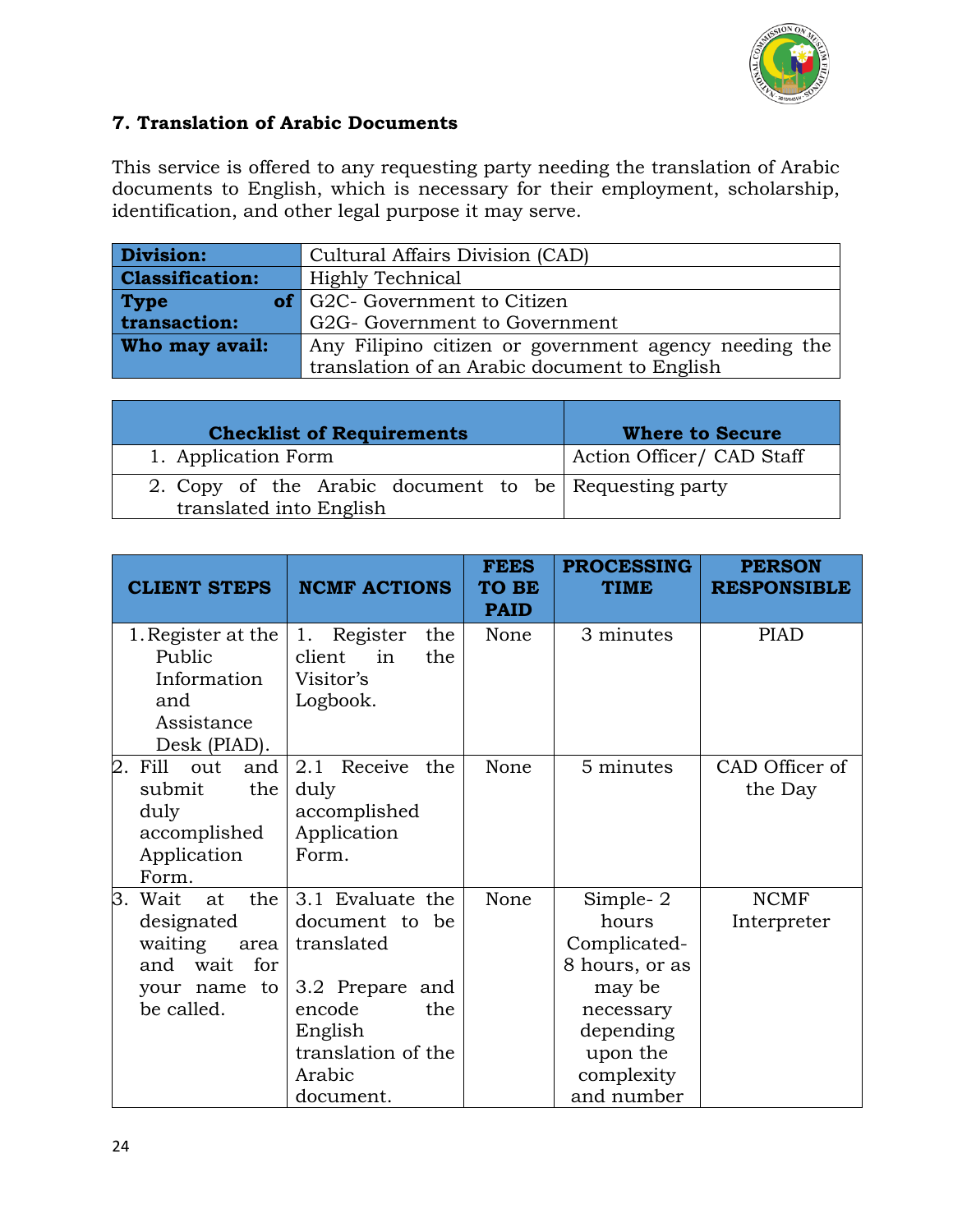

|                | 3.3 Upon proof<br>reading<br>and |      | of documents<br>to be |                 |
|----------------|----------------------------------|------|-----------------------|-----------------|
|                | review,                          |      | translated            |                 |
|                | 4. Make and keep                 | None | 5 minutes             | CAD Officer,    |
|                | copy of the<br>a                 |      |                       | Records Officer |
|                | Arabic document                  |      |                       |                 |
|                | and its English                  |      |                       |                 |
|                | translation<br>for               |      |                       |                 |
|                | record-keeping                   |      |                       |                 |
|                | purposes                         |      |                       |                 |
| 4. Receive the | the<br>Return                    | None | 1 minute              | CAD Officer     |
| newly-         | Original/copy of                 |      |                       |                 |
| translated     | Arabic<br>the                    |      |                       |                 |
| document       | document<br>and                  |      |                       |                 |
|                | the<br>release                   |      |                       |                 |
|                | English                          |      |                       |                 |
|                | translation to the               |      |                       |                 |
|                | requesting party                 |      |                       |                 |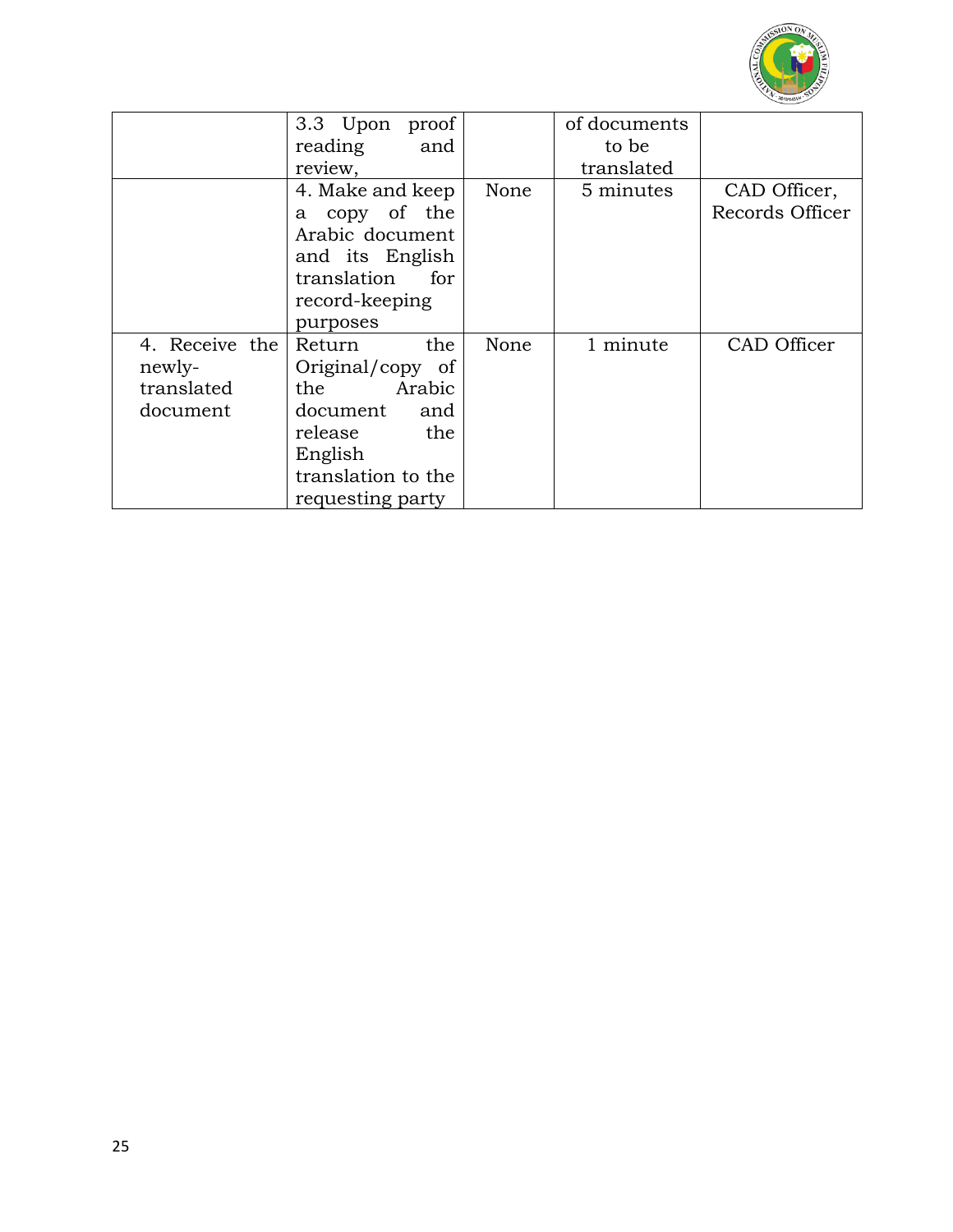

### **8. HAJJ REGISTRATION**

The NCMF is the agency primarily responsible for the administration of annual *Hajj* or Muslim Pilgrimage to Mecca, Kingdom of Saudi Arabia. The NCMF Regional offices, also being considered as Regional Hajj Registration and Processing Centers (HRPC), is the partner of the Bureau of Pilgrimage and Endowment (BPE) in accommodating all interested Pilgrims in their respective area of coverage. However, final arrangement for services and travel documentary requirements shall be done at the NCMF-BPE Central Office.

| <b>Division:</b>       | Cultural Affairs Division (CAD)                      |
|------------------------|------------------------------------------------------|
| <b>Classification:</b> | Highly Technical                                     |
| <b>Type</b>            | of G2C- Government to Citizen                        |
| transaction:           |                                                      |
| Who may avail:         | Any Muslim Filipino who is interested to join in the |
|                        | annual Hajj or Pilgrimage to Mecca, Kingdom          |

| Who is qualified to perform Hajj? |                                                              |
|-----------------------------------|--------------------------------------------------------------|
| A Muslim who is:                  |                                                              |
|                                   | His intention is sincere, and aimed only to seek Allah's     |
| Spiritually                       | pleasure;                                                    |
| Prepared;                         | Familiar with the stages/rituals of the Hajj and other       |
|                                   | recommended devotional acts.                                 |
| Financially                       | Has the capacity to pay his/her travel expenses (Airfare,    |
| Capable; and                      | Land Transportation, Lodging, Food, and other expenses);     |
|                                   | Has the capacity to allocate provisions for dependents left  |
|                                   | at home;                                                     |
|                                   | Has no personal debts; and                                   |
|                                   | His/her pilgrimage is not a result of borrowings and         |
|                                   | begging.                                                     |
| Physically<br>and                 | Must be in good health;                                      |
| Mentally<br>Fit<br>as             | Must not have a communicable disease; and                    |
| confirmed<br>by<br>a              | If partially disable, one who can at least sit and stand and |
| Physician                         | must travel with an aide at all times.                       |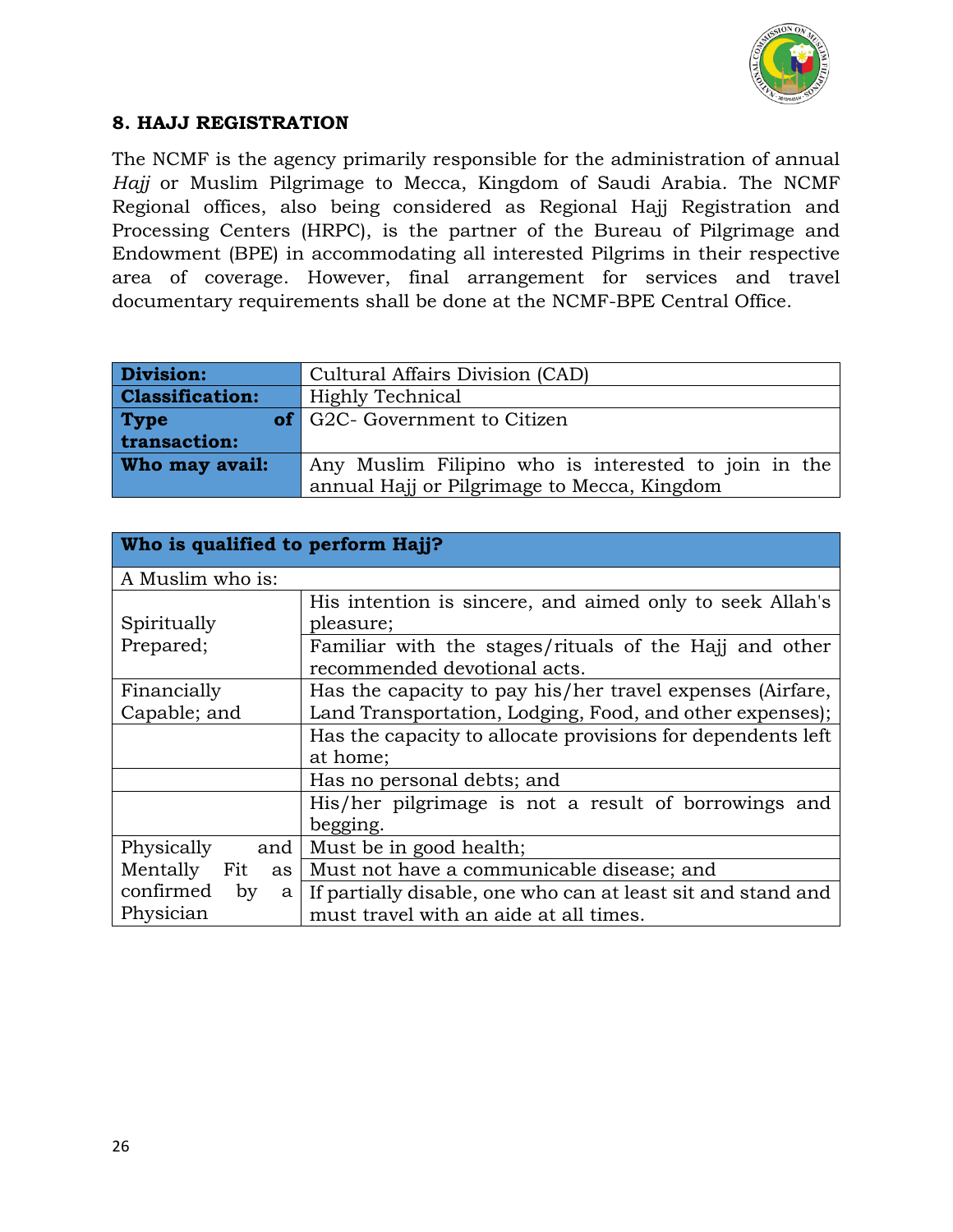

| <b>Checklist of Requirements for REGISTRATION</b>                                                                                                                                                                                                                                                  | <b>Where to Secure</b> |
|----------------------------------------------------------------------------------------------------------------------------------------------------------------------------------------------------------------------------------------------------------------------------------------------------|------------------------|
| <b>Personal requirements</b>                                                                                                                                                                                                                                                                       |                        |
| 1. Personal appearance and interview of the<br>applicant at any of the NCMF Hajj<br>Registration and Processing Centers.                                                                                                                                                                           |                        |
| 2. Personal appearance of the applicant at any<br>Consular<br>Office<br>DFA<br>upon<br>filing of<br>application for Regular Passport                                                                                                                                                               |                        |
| <b>Special Personal Requirements</b>                                                                                                                                                                                                                                                               |                        |
| 1. Female applicants MUST be traveling with<br>Mahram;                                                                                                                                                                                                                                             |                        |
| 2. Minor applicants (14 years old and below)<br>must be accompanied by both parents                                                                                                                                                                                                                |                        |
| 3. Old-aged and handicapped applicants must<br>accompanied, at all times, by a<br>be<br>physically fit relative.                                                                                                                                                                                   |                        |
| <b>Documentary requirements</b>                                                                                                                                                                                                                                                                    |                        |
| 1. Application for Pilgrimage (Hajj Form No. 1)                                                                                                                                                                                                                                                    | <b>CAD</b> Staff       |
| 2. Joint Affidavit of Two Disinterested Persons/<br>PSA authenticated Birth Certificate                                                                                                                                                                                                            | Applicant              |
| 3. Medical Certificate (Yellow Card) issued by<br>the Bureau of Quarantine (BOQ) that the<br>has been vaccinated against<br>pilgrim<br>meningitis, flu, and COVID-19                                                                                                                               | Bureau of Quarantine   |
| 4. Application for Hajj Passport (DFA Form<br>supplied)                                                                                                                                                                                                                                            | <b>DFA</b>             |
| 5. Certificate of Tribal Membership (CTM)                                                                                                                                                                                                                                                          | <b>NCMF</b>            |
| 6. Six (6) copies of passport size $(1.77 \times 1.37)$<br>colored photos in royal blue<br>recent<br>background; headdress in photo must be in<br>dark color (black, brown, etc.); and two (2)<br>copies of passport size photo in plain white<br>background; and two $(2)$ copies ID size $(1x1)$ | Applicant              |
| Special documentary requirement                                                                                                                                                                                                                                                                    |                        |
| 1. For Reverts/Balik-Islam: Duly authenticated<br>Certificate of Reversion/Conversion to Islam                                                                                                                                                                                                     | Shariah Court/PSA      |
| 2. For woman-pilgrim who's Mahram is her<br>husband Marriage Contract or Joint Affidavit<br>of Marriage                                                                                                                                                                                            | <b>PSA</b>             |
| Official/Employee<br>3. For<br>Government<br>appropriate Travel Order and Certificate of<br>Clearance from Property Accountability                                                                                                                                                                 | Applicant's employer   |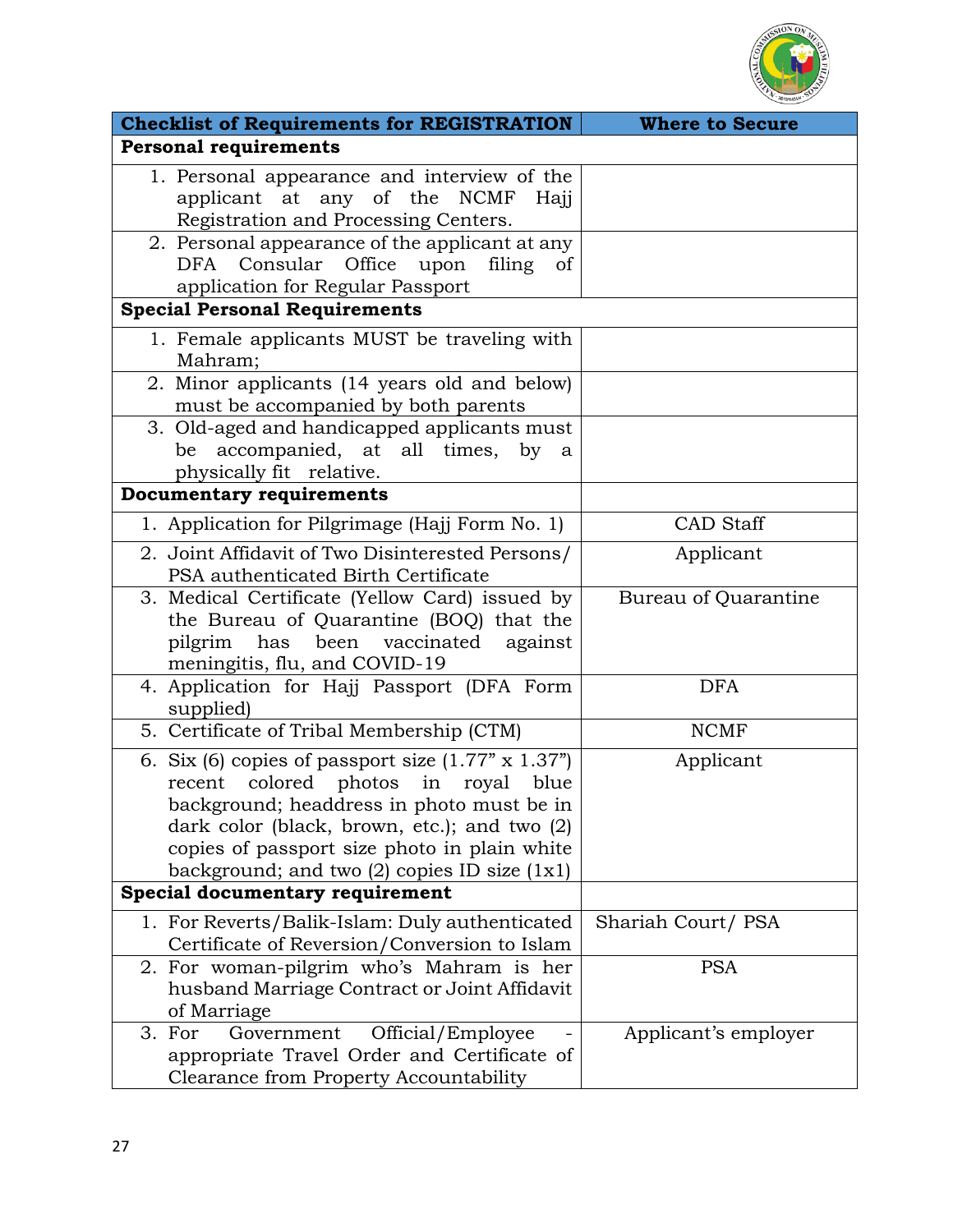

| <b>Checklist of Requirements for Annual Hajj</b><br><b>Operation Frontline Services:</b> | <b>Where to Secure</b>                                          |
|------------------------------------------------------------------------------------------|-----------------------------------------------------------------|
| 1. Valid Passport                                                                        | <b>DFA</b>                                                      |
| For those who do not have valid passport:                                                |                                                                 |
| 1. PSA Birth Certificate                                                                 | <b>PSA</b>                                                      |
| married<br>(for<br>2. Marriage<br>Certificate<br>applicant)                              | <b>PSA</b>                                                      |
| 3. Tribal Certificate                                                                    | <b>NCMF</b>                                                     |
| 4. Valid Identification Card                                                             | Government agencies and<br>private institutions issuing<br>such |
| 5. Personal appearance                                                                   |                                                                 |

| <b>CLIENT STEPS</b>                                                              | <b>NCMF ACTIONS</b>                                                                                     | <b>FEES</b><br><b>TO BE</b><br><b>PAID</b> | <b>PROCESSING</b><br><b>TIME</b> | <b>PERSON</b><br><b>RESPONSIBLE</b> |
|----------------------------------------------------------------------------------|---------------------------------------------------------------------------------------------------------|--------------------------------------------|----------------------------------|-------------------------------------|
| 1. Register at the<br>Public<br>Information<br>and<br>Assistance<br>Desk (PIAD). | Register<br>the<br>1.<br>client<br>the<br>in<br>Visitor's<br>Logbook.                                   | None                                       | 3 minutes                        | <b>PIAD</b>                         |
| 2. Application<br>and<br>Registration<br>of Intending<br><b>HAJJ</b><br>Pilgrims | Receive<br>2.<br>and<br>Evaluate<br>Application Form<br>with<br>complete<br>documents                   | None                                       | 5 minutes                        | <b>CAD</b> Staff                    |
|                                                                                  | 3. Preparation of<br>Order of<br>Payment (For<br>Accredited Bank)                                       | Ç                                          | 15 minutes                       | Finance Team                        |
|                                                                                  | 4. Processing of<br><b>Application Form</b><br>for Transmittal<br>to DFA for<br>issuance of<br>passport | P                                          | 10 minutes                       | Passport<br>Committee<br><b>DFA</b> |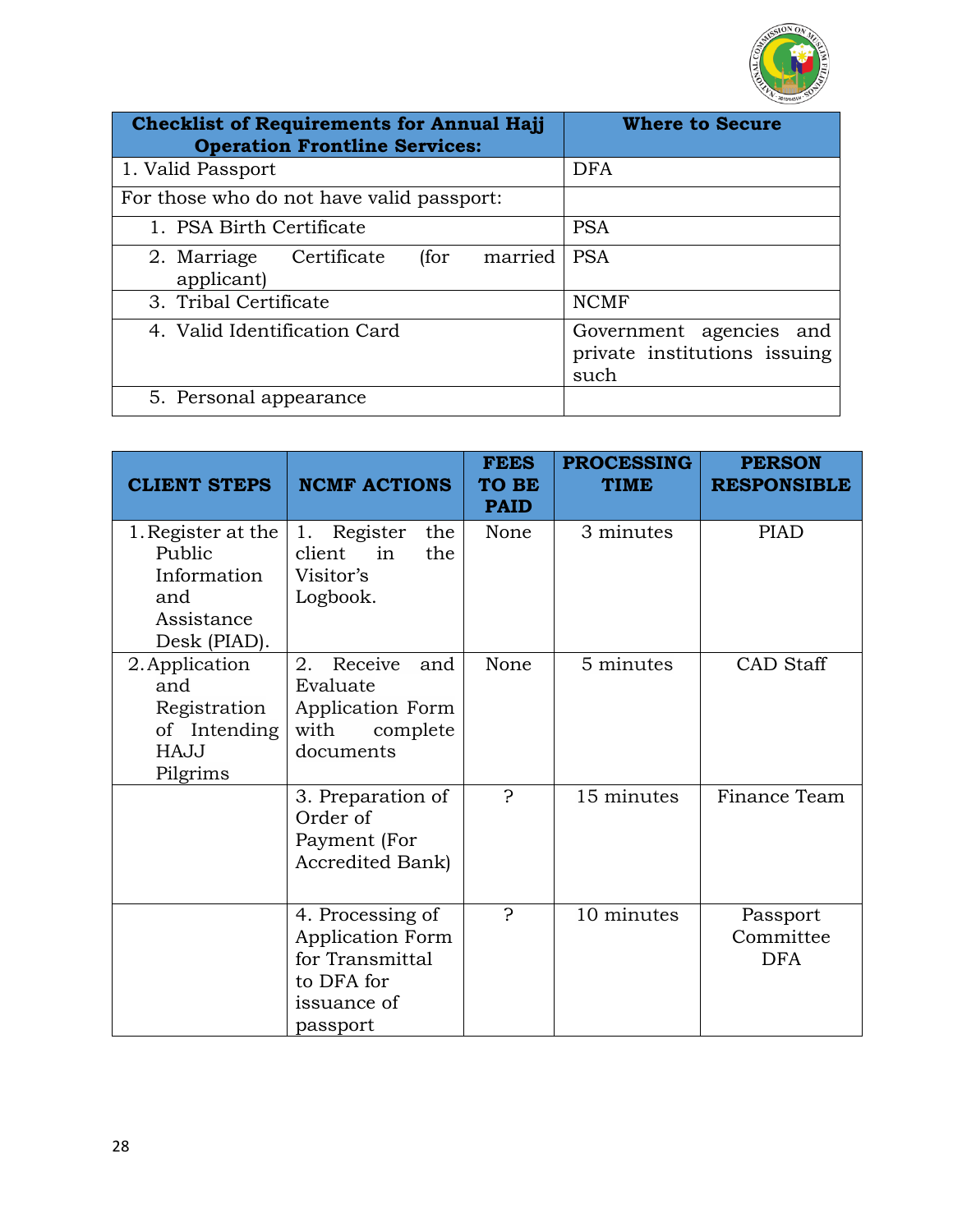

| 5. Endorsement<br>to Bureau of<br>Quarantine for<br>issuance of<br>International<br>Quarantine Card<br>(Yellow Card) | ς | 15 minutes | Vaccination<br>Committee                     |
|----------------------------------------------------------------------------------------------------------------------|---|------------|----------------------------------------------|
| 6. Securing<br>Travel Tax<br>Exemption<br>Certificate from<br>TIEZA                                                  | Ç | 30 minutes | Regional<br>Director/<br>Finance Team        |
| 7. Release of<br>Travel Tax<br>Certificate to<br><b>Travel Agency</b>                                                | ာ | 30 minutes | Booking/Area<br>Coordinator/<br>Finance Team |

# **Hajj Visa Application**

The Consular Section of the Royal Embassy of Saudi Arabia starts granting Hajj visa annually effective 10th of Shawwal until 25th Dhulqa'da of every Hijrah year. Submission of application for Hajj visa must be through the National Commission on Muslim Filipinos.

| <b>Checklist of Requirements</b>                 | <b>Where to Secure</b> |
|--------------------------------------------------|------------------------|
| 1. A passport and/or legal travel documents      | DFA                    |
| must be valid for at least 6 months and must     |                        |
| have a minimum of two blank pages                |                        |
| 2. Two recent passport photographs<br>(ID        | Applicant              |
| pictures) with white background                  |                        |
| 3. Visa Application Form signed and stamped by   | NCMF/DFA               |
| NCMF. Original and/or legible photocopy of       |                        |
| such Form is acceptable.                         |                        |
| 4. Airline ticket. Each applicant must be in     | ာ                      |
| possession of a round trip ticket with confirmed |                        |
| reservations.                                    |                        |
|                                                  |                        |
| International Certificate of Vaccination<br>5.   | BOO                    |
| issued by the Bureau of Quarantine. Children     |                        |
| aged from three months to twelve years old must  |                        |
| be examined by primary care doctors.             |                        |
|                                                  |                        |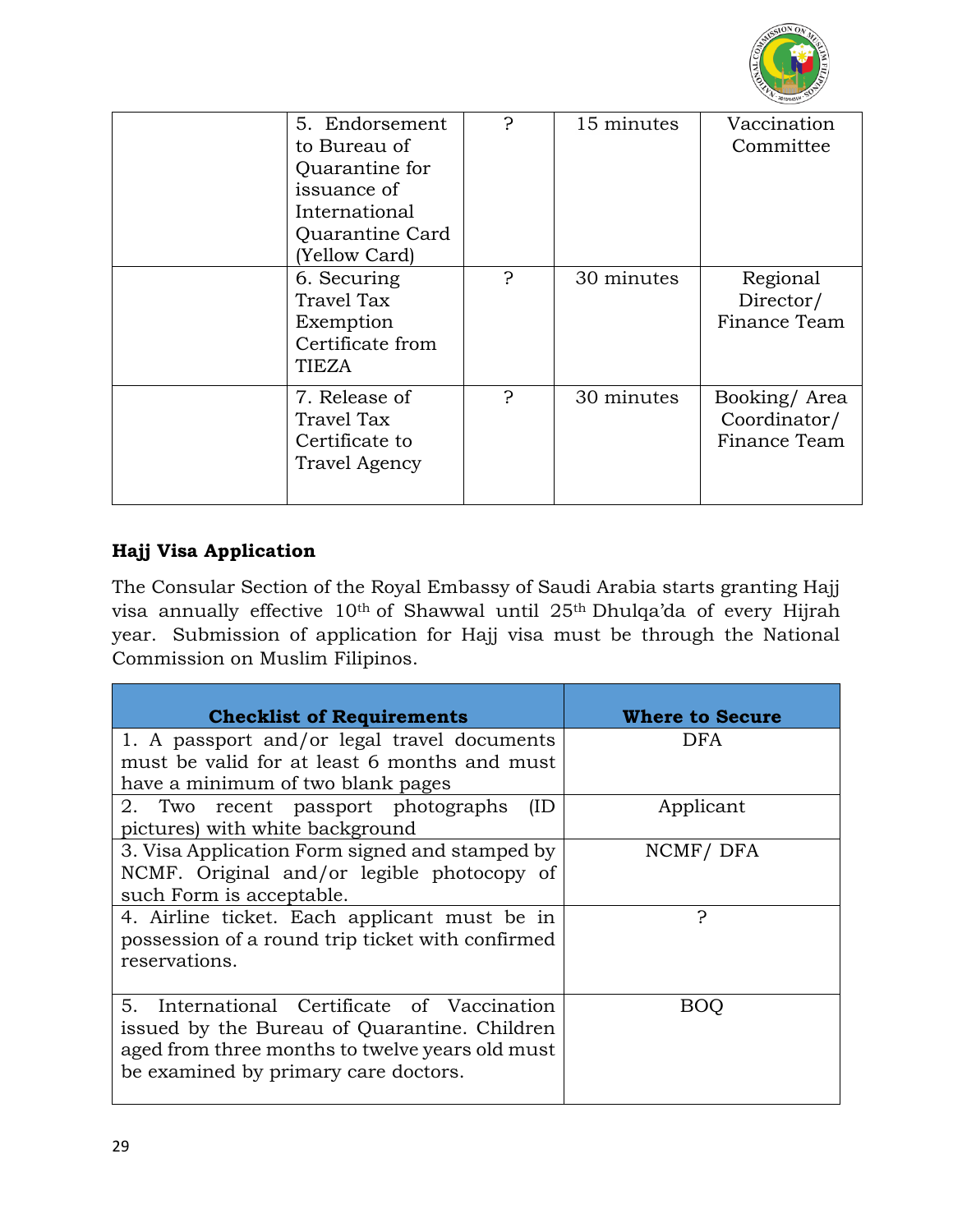

6. *Mahram* – All female intending pilgrims are required to travel with a *Mahram* (male escort – close relative). Proof of relationship with the *Mahram* must be submitted. Female over the age of 45 may travel without *Mahram* but with an organized group. She must, however, submit no objection letter from her husband, son or brother, authorizing her travel for Hajj with the named group. Such letter should be notarized by a notary public. The *Mahram* should write his complete information on the application of wife and children, or any other relative whom he is traveling with. Marriage and birth certificates issued outside of the Philippine should be translated and notarized by a certified translations office. Applicants under the legal age will not be granted a Hajj visa if not accompanied by their parents. 7. Foreigners who are Muslims and residing permanently in the Philippines may be indorsed by NCMF for the grant of Hajj visa by the Royal Embassy of Saudi Arabia after complying with the requirements set by the Royal Embassy of Saudi Arabia in related official issuance.